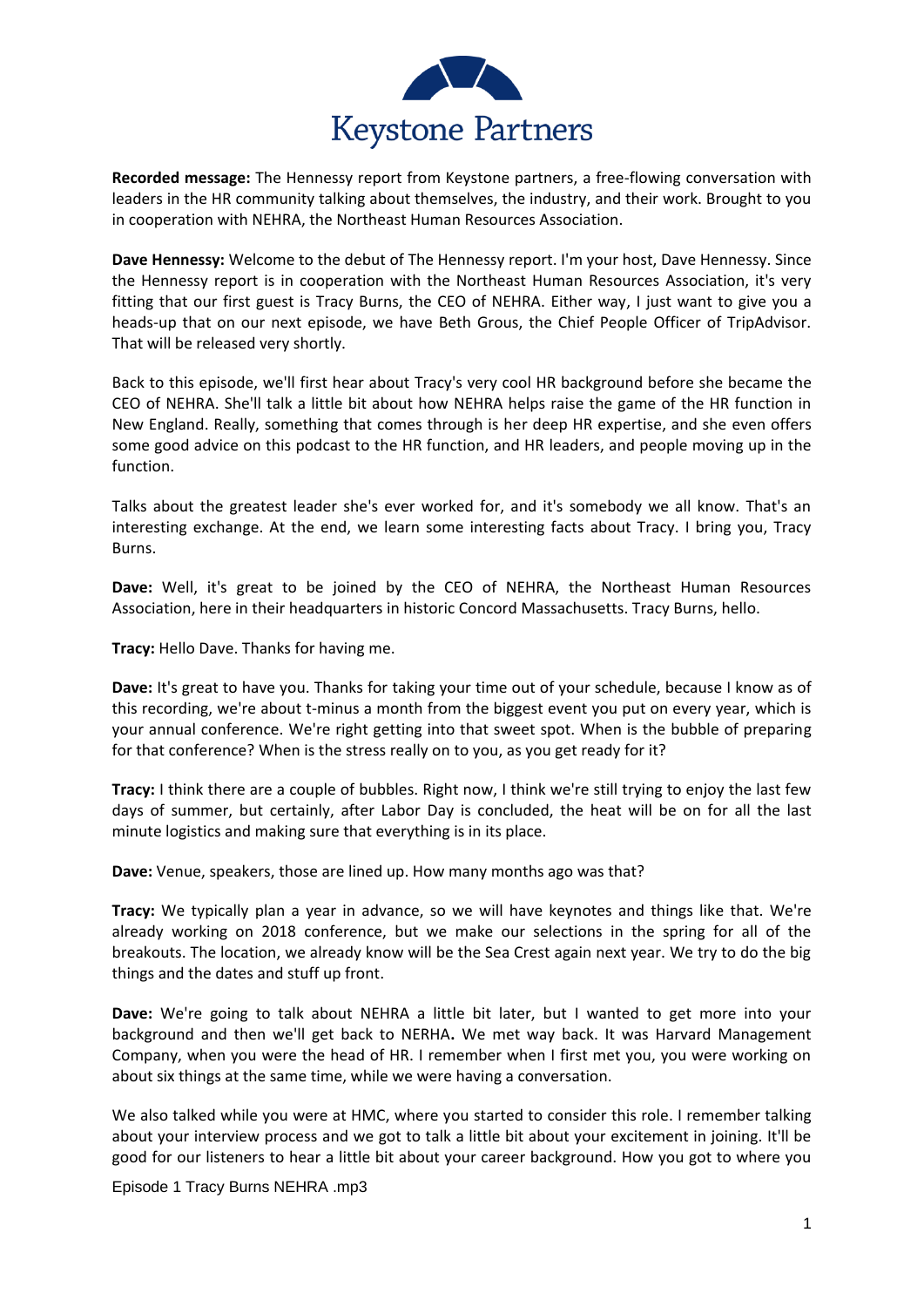

are today. Where you started in HR. I know you have an interesting background that started in music publications on the West Coast. Maybe you can take us through your career evolution?

**Tracy:** Absolutely. I think, unlike a lot of HR professionals, I knew that I wanted to do this at a fairly early age. My stepmom was -- she spent 40 years in HR, in ammunition manufacturing out west. About the time I was a teenager, she started working on what was then called total quality management. She would bring these big binders home, and for whatever reason, I just got intrigued by that work.

My initial focus in HR was always going to be organizational development training. I went to business school with a minor in HR and worked almost 18 years in corporate HR. I did start in publishing, which was Guitar Player and Bass Player magazine, which is a very cool environment.

**Dave:** Was it because you had an interest in music or is it --?

**Tracy:** No. It was the early 90's, and it was the job that I applied for and got, which was great. I felt very lucky. It was actually part-time. So I had two part-time jobs at the time. It was a great environment. California is not necessarily an easy place to learn HR. There are a lot rules and regulations that are, everyone else has sort of come up to speed with, including Massachusetts is probably right behind California, when it comes to just being pretty rigid around HR employment law. In that case, it was great, but the environment in itself, as you can imagine, was pretty casual.

We actually did the very last interview with Jerry Garcia before he passed away. I wasn't involved in any of the interviewing, but I hired the people that did those interviews. I felt like I was -- and my name was on the inside of one of the magazines [laughs]. I was like, that was my claim to fame. Then I moved out to Boston in about 1996, and I spent my entire career up until 2010 in corporate HR.

**Dave:** In what other organizations?

**Tracy:** As you mentioned Harvard Management Company. That's actually --

**Dave:** The most recent one right before NEHRA?

**Tracy:** Yes. Right before NEHRA. That's the endowment that manages the money for Harvard University. I worked at UMass Medical School out in Worcester, in the arm of the school that does public sector consulting, so it's a very mission-driven organization. It was sort of the for-profit arm of the school that sent funds back into the school. It's an interesting business model.

I worked for Sam Adams. Locally know as Boston Beer, but I worked there for five years. Prior to that, I worked at IBT, which is in State Street Bank, so financial services, healthcare, non-profit, forprofit.

**Dave:** And the training from your family in ammunition?

**Tracy:** Yes, exactly [laughs].

**Dave:** Quite a wide variety of industries you've been exposed to.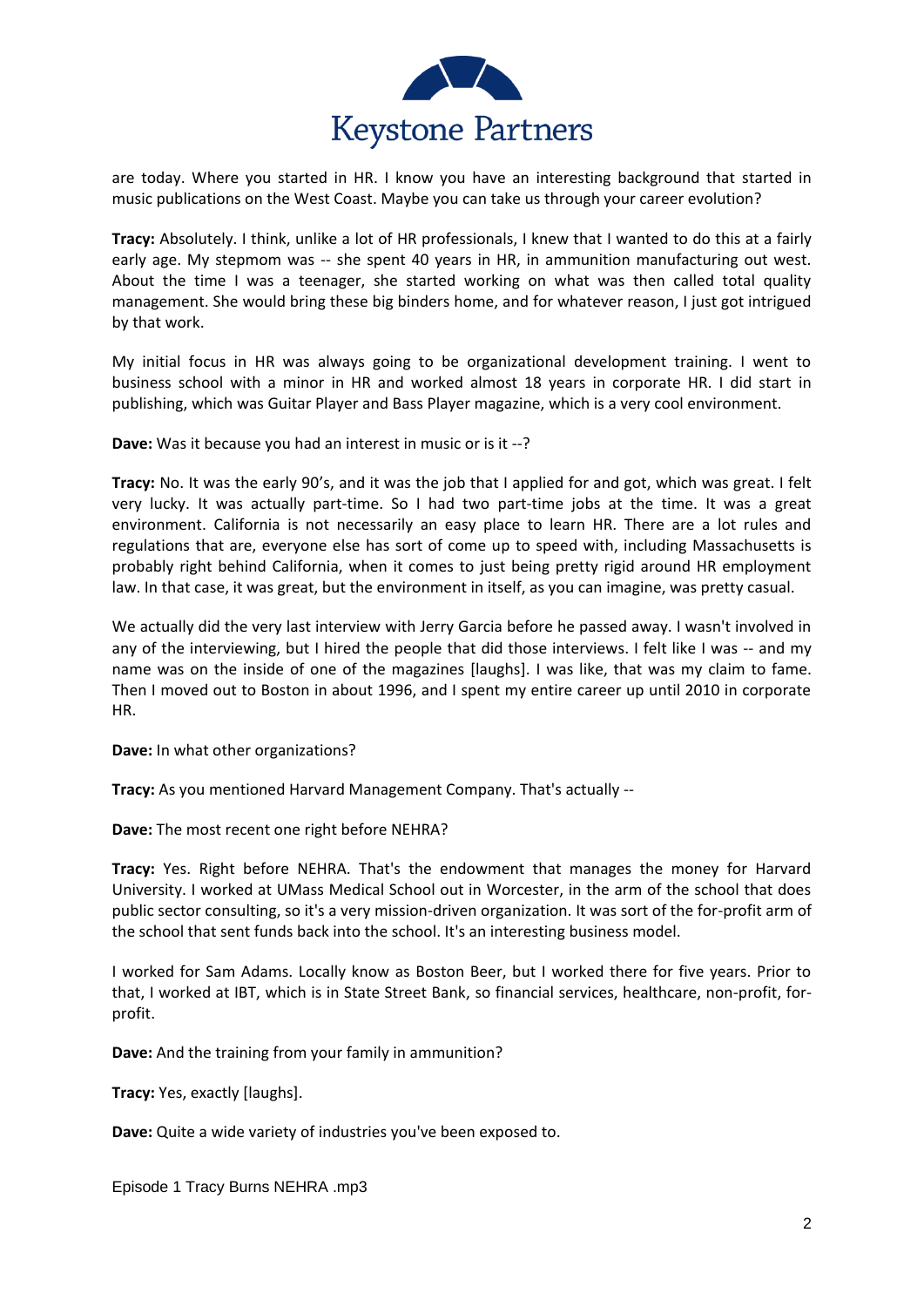

**Tracy:** Yes. Absolutely.

**Dave:** What drew you to the NEHRA opportunity? What was interesting about that to you?

**Tracy:** I think a few things. I joined NEHRA probably like a year after I moved to Boston. As a networking professional development opportunity, I think my boss said, "You should join NEHRA," and so I did. It's kind of what we did back then. Then I started volunteering at NEHRA. Did some teaching, and about the time that I started to get a little itchy about being what I call inside the corporate box, if you will, in just an HR capacity, it had been 17, 18 years, this opportunity came up.

I really never looked back. It was an interesting -- as you mentioned, I did some due diligence. I talked to a lot of people who were involved, more intimately involved in the organization than I was, including a lot of the board members, and still keeping a foot in HR, but moving into maybe a different sort of environment, if you will.

**Dave:** Tapping into your expertise, but in a different way. You actually, you didn't mention this, but I remember you doing a little of this when you were at HMC, because you inherited the reigns of FSHR financial services HR, which was and is an organization. I think that's now rolled under NEHRA that serves -- it's like an HR association for HR professionals in financial services. It wasn't an investment role, right?

**Tracy:** Yes. Absolutely. Yes.

**Dave:** So you came in experienced in this world a little bit?

**Tracy:** I did. I think it inspired me to be more -- I'm not sure if I had not inherited that group and gone through the experience that I did with it in the evolution of it, being maybe 75 people to well over 200, given the financial crisis and seeing that that association, that community really filled a lot of need for HR professionals. Not that NEHRA didn't, but it was sort of this downtown Boston kind of --

**Dave:** Well, it was a niche. Filling the need of a niche, right?

**Tracy:** Right. Having gone through all of that, and feeling as though a lot of gratification of bringing people together and giving them a place for sometimes, frankly, it was just to close the door, and almost therapeutic in a lot of ways, because a lot of HR people were getting laid off at the time. They were transitioning. They were laying people off, as we were at Harvard. Sometimes it was with new things, but either way, it was just could be really emotionally draining.

**Dave:** It was new for a lot of HR people, especially the scale, right?

**Tracy:** Right.

**Dave:** Oftentimes, HR people don't have that person they can lean on inside the organization, because a lot of information is confidential and --

**Tracy:** It can be very isolating.

**Dave:** Yes, no support.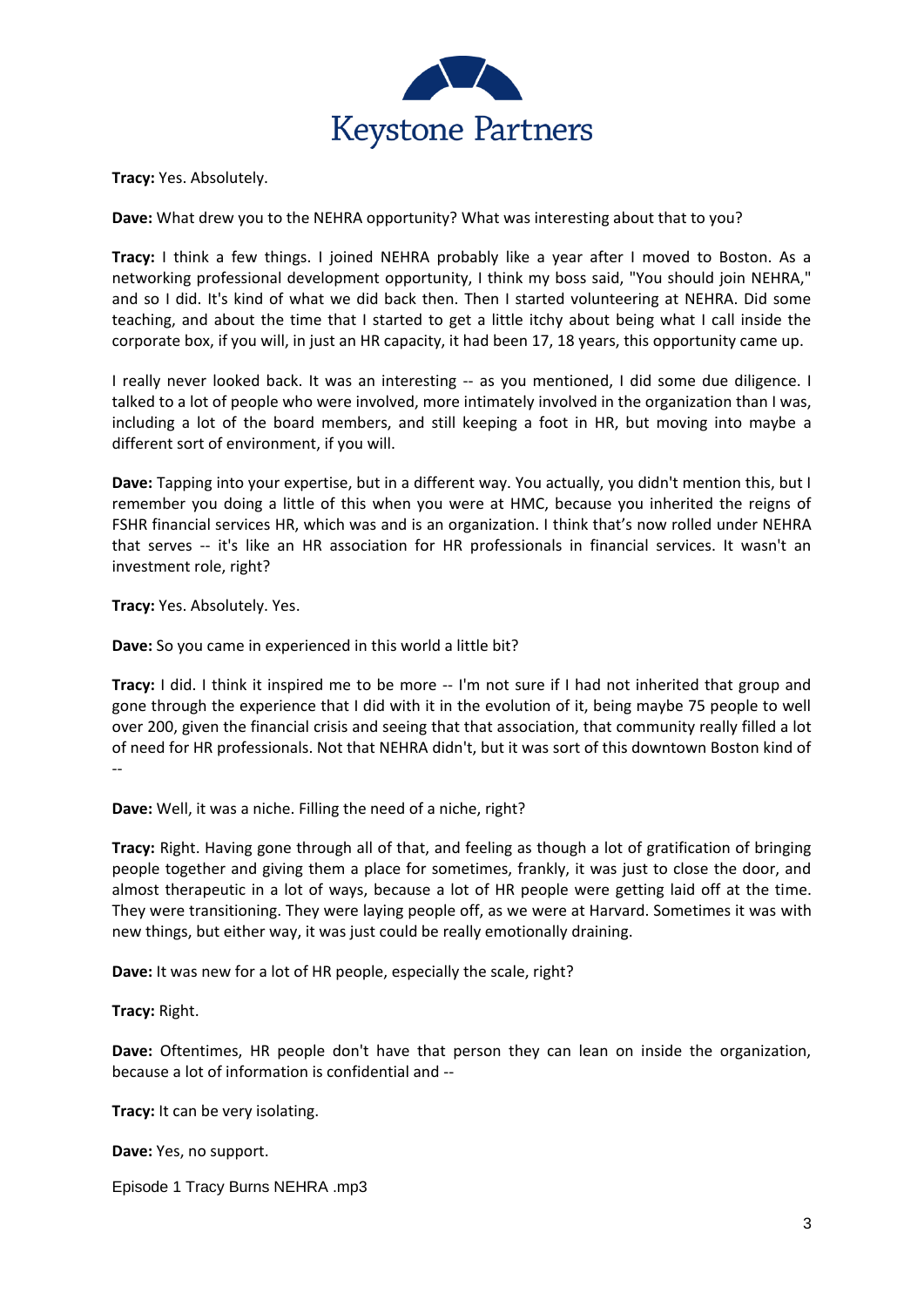

**Tracy:** Yes. It was an interesting bridge. Everything just lined up perfectly.

**Dave:** That's great. Maybe a little bit about what you see as the role, or the mission of what you do here at NEHRA. Some people that are listening actually don't know much about the organization. It's the largest HR association in New England. It has been for quite a while. Maybe just a little bit about NEHRA and what you're trying to do here?

**Tracy:** Sure. We have been around in this market for well over 30 years and have evolved, I think, pretty well with the evolution of the HR profession, which is I'll talk about in a minute, but is really important both from being the largest association, I feel like we have an obligation to make sure we stay ahead of the curve in terms of what HR leaders need, and at the same time build that community.

A lot of what we do here is professional development. We're building a community of HR people that can lean on each other in the times that we were just talking about, when things become isolating and, or just challenging environment in general. Our sole purpose is really to support the HR professionals. A majority of them are here in Massachusetts, although we do have members in other parts of New England.

Beyond professional development and the community, we also have tools and resources that people can use. They can get in touch with each other but we also have templates of policies and things that are really -- sort of might seem basic, but if you were the sole practitioner in an HR firm, or you're in a start up firm and you've never done HR, it's a great opportunity to build and tap in to things and not have to  $-$  spin your wheels.

That's a majority as to why we exist as an organization, and the shift has been predominantly in programming, I would say. I've been here almost seven years, and when I first came in 2010, we're all in crisis right? Some people like-

**Dave:** Yes, nobody had any money, right?

**Tracy: -** Yes, no one had any money and all the associations, for the most part, were really hurting, partly because of the economy, but also because of the expectations that shifted in just why you join an organization. As I mentioned, in the 90's, my boss said, "You should join," I'm like, "Okay," you know, you sort of did that.

**Dave:** Right, at that time we had financial crisis. Also, social media was coming on at the same time. Right?

**Tracy:** Right, so you have that competitiveness of social media being what used to be the leverage of an association, right? The ability to connect people.

**Dave:** Right the social part.

**Tracy:** The social pieces of it, and frankly, even the ability to Google a question or Google a template, and then having other organizations put on different programming, so the core leverage that an association had beyond membership, started to be threatened by, not only economy but all these different types of competition that we didn't have, prior to that.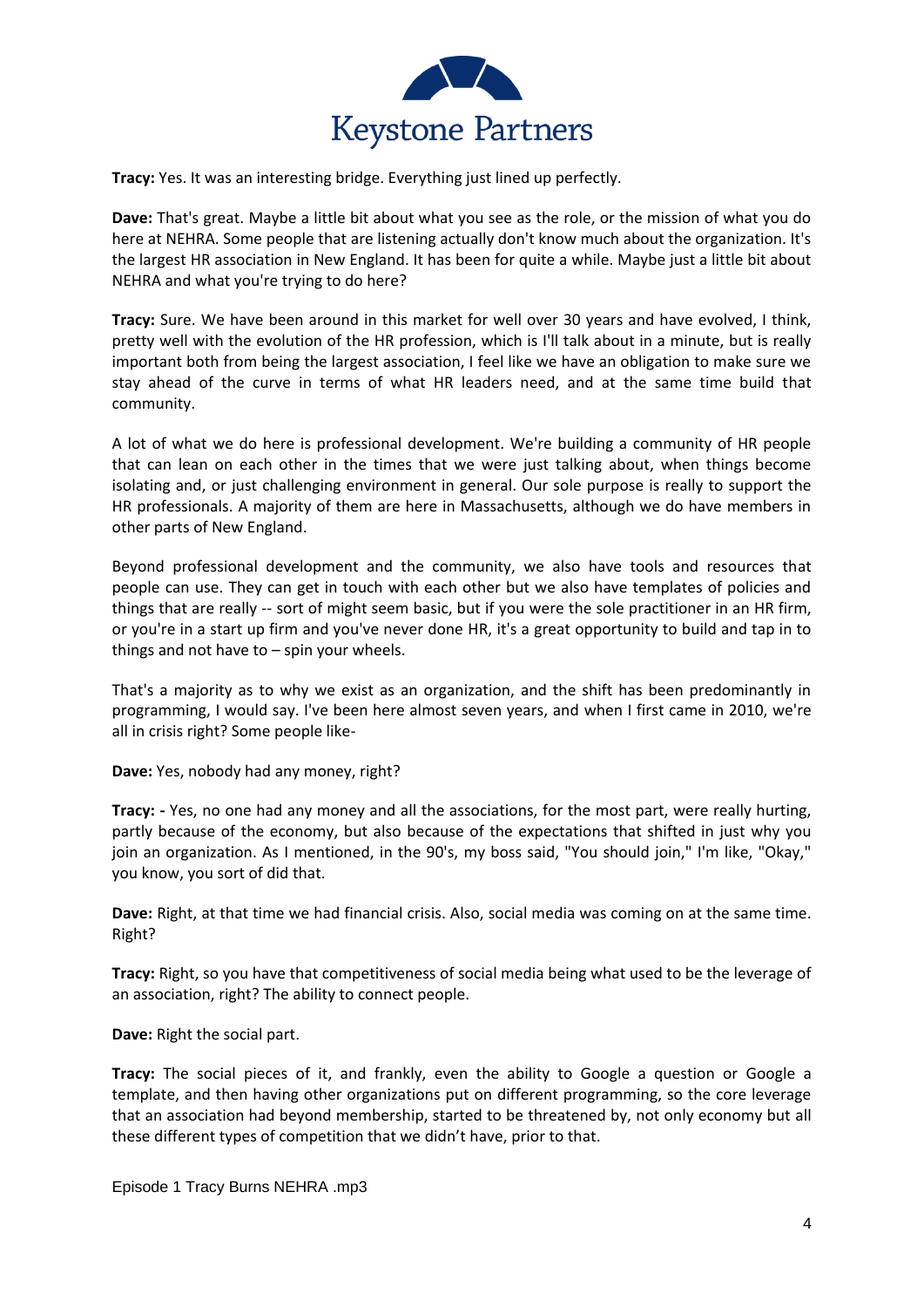

When I first came in, we had been hit pretty hard. Luckily, we had many, many years of success at NEHRA, because of prior leadership, and we were able to sustain this organization with reserves that we had, frankly, you know- that allowed us to continue to operate a staff which a lot of associations, especially in the HR space, are completely volunteer based. Which is a risk, when the volunteers change over, or they don't have interest anymore, so at least with us, we have great staff. We've been able to sustain that and at the same time we really look into our programming, and understand that the needs of an HR professional have changed. There's probably very little that we offer now that we offered seven years ago, and there's nothing that we offer now that we offered 10 years ago.

**Dave:** Will you give me example of those kinds of things? I know some of the things are done better very exciting, especially with the conference. They're very different types. What are some other things that are very different programming-wise?

**Tracy:** Well, I think that because of the evolution in the HR profession and moving from being highly administrative to being more strategic and not in all cases, if you're starting up an HR function inside a small organization, there's still going to be a lot of heavy lifting and tactical things that you need to do, but there are different resources to tap into. Having a benefit broker, versus doing the benefit administration yourself, or even outsourcing some of your HR function.

There's pieces of the administration that, depending on the organization, to all and benefits and you need to get people hired and you have to develop them and all those other things, but the way in which we do those are different. Our programming needed to change. We don't need to technically teach someone how to do benefits administration, necessarily. Instead, we talk more about benefit plan design, and cost containment, and where the CEO may come in and say we need to cut cost on employee benefits by X.

It's one thing to have your employees fill out the new employment forms. That's either all online, self-managed, or it's a smaller part of your job, whereas you really have to understand the benefit market or the comp market or even from a human capital systems management. All the systems out there that are -- there's a lot of competition and there's a lot of things to know, that we just didn't have to worry about 20 years ago.

**Dave:** So, because of technology and resources that are available by third parties, the role has become more strategic?

**Tracy:** It's become more strategic and it shifted from the actual tactical work, to a different kind of work, that may not always feel strategic, but is somewhere between strategic planning and how you're strategically kind of positioning your organization and your department and then yourself. There's a piece of it that I've strongly felt, having been in the profession for so long, that we needed to be the place where people got that, and that not just always the place where someone said, "I need this type of training," and then we would build it.

It was a little bit more proactive than reactive and because if we were just feeding people the things they thought they needed, I think that we would end up eventually, going away. Partly because of competition, but also, I think our role is to pull people along.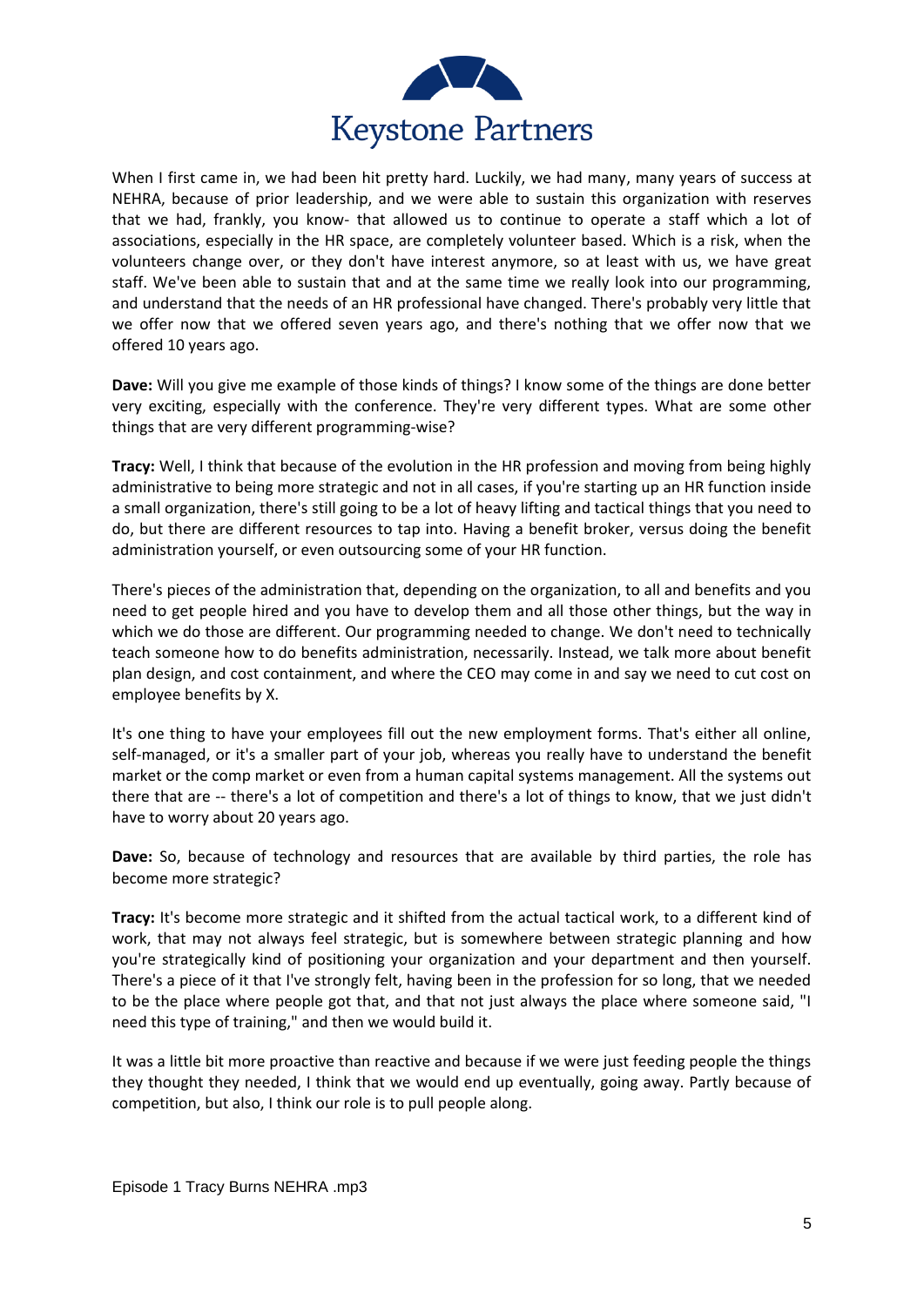

**Dave:** Right, you have to have that. You have to get this reaction from some HR people. I would have thought that I should be thinking so you want to get that, as well as well as being reactive to what their needs are.

**Tracy:** Yes. Absolutely.

**Dave:** What are you hearing for these, from HR people? What do you see as the top requests for content or forums? What do you generally hear?

**Tracy:** I think there are a few things. One is, the language has shifted now to human capital management. That happens. Right? We went from personnel to HR, HR consultant, HR business partner, so some of the--

**Dave:** Oh, you had a speaker last year, in the conference, didn't like the term, human capital.

**Tracy:** Yes.

**Dave:** Everybody has their favorite words

**Tracy:** Absolutely, but the concept, I think, of human capital management offers so maybe a more strategic view point I suppose. That's the new way we're thinking about things in more broad perspective. Under that, it's all about talent and the war for talent in some industries really died down in the new economy and took is toll, but in other areas like life sciences, biopharma, it really never did. Now that financial services has come back, and we have big organizations in the area, like GE, who's saying, "We're going to hire 20,000."

**Dave:** Amazon, Red Hat, Google, it's amazing, everybody's here and there are a lot in Seaport and a lot in Kendall Square and the burbs too. It's amazing.

**Tracy:** They're all looking talent. Yes. That's the number one thing. Not necessarily help me develop my interviewing skills. That's a great example of ten years ago. That was those classes you could find one every day somewhere. Help me understand behavior based interviewing. How do I most effectively interview?

**Dave:** You're not hearing those questions?

**Tracy:** Not hearing those as much.

**Dave:** Right.

**Tracy:** How do I find people? How do I source them? How do I understand even before I get to that point in my organization, what do we need from a workforce planning perspective? How can we position ourselves to be a competitive employer of choice? That's been around for a while. How do I build a culture and environment that will attract the right people? What it is that I need? How do I find them?

**Dave:** How do I bring them from other places sometimes too right? There are as not as many people available in Boston right now for certain functions.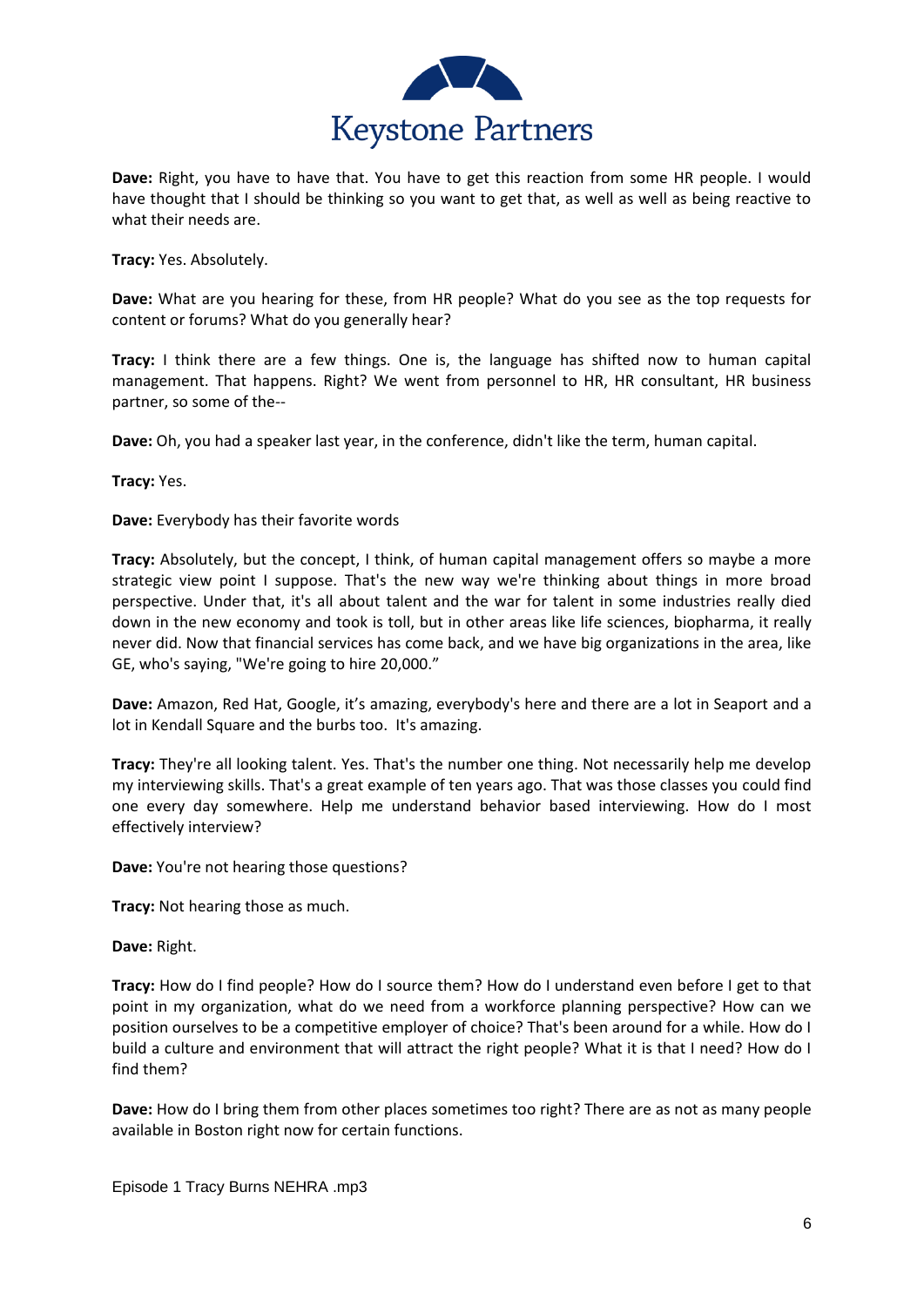

**Tracy:** Absolutely. Where do you find the talent? It's more about being in the communities now. In fact, what I've been hearing is that organizations who have the capacity and resources to do this are actually talking to people well in advance of ever thinking about actually hiring them. Whether it's high school or college or just having an industry-specifics sort of event, where they can start building relationships with these people that they may or may not want to hire someday.

That could be like, I don't know, two, three, five years strategy. Which is really interesting because I used to get a lot of pressure to build pipelines, and it's like if we can fill the jobs we have, we'd be happy, but now they're really serious about the pipeline.

**Dave:** Right.

**Tracy:** So that's really …

**Dave:** That's funny you say that. I just heard that for the first time, that offers are being made, to people that are just going to senior year of high school. I was surprised to hear that. You know, you mentioned it. You said you've been hearing about this recruiting early on or giving them training and development in certain functions.

**Tracy:** Sure, well and I think in industries like the STEM case, companies are wisely investing in pushing or supporting people to go into STEM, especially women, but into these fields where there's already a shortage. If you look at the numbers, they'll continue to be. Those investments make a lot of sense. Just courting people for a lot longer than they used to be, and just talent in general is where the pressure is.

**Dave:** You know we talk about the association world. Well, I've been part of associations where there were dinner meetings and I think that has kind of come out of favor a little bit more. It just seems like the association world has had to adapt to membership preferences. You touched on that a little bit. What other things have you've seen as far as format, the way people want to get -- I'm talking about the content, in the way people get their connection to the organization. A little bit about the way.

**Tracy:** Yes. I mean, we definitely have made a fairly significant investment in technology, because we saw early on, that that was going to be the competitive advantage for us from being able to compete with the new social media platforms or other organizations that were offering things online. We made an investment, both in terms of how we operate our own membership database, and the access to that, internally and externally, as well as our website, and what that offers and what it connects to and just to be -- before was a little bit more static. Which I think, everyone's was.

We've tried to keep up with technology in terms of how we present ourselves and how we go to market, so that may be linked to various age groups and that's been a little bit of an interesting thing, because while sometimes, there's a perception that NEHRA is sort of the more junior to midlevel organization for HR professionals, if you look at title alone, it's really director and above.

Partly that is that spend power. Your ability to do that, but also the demographics. A lot of I'd say average demographic is, probably a white female who's 45, maybe mid-career, but we're looking at the pipeline just like any other organization is and how to attract young professionals.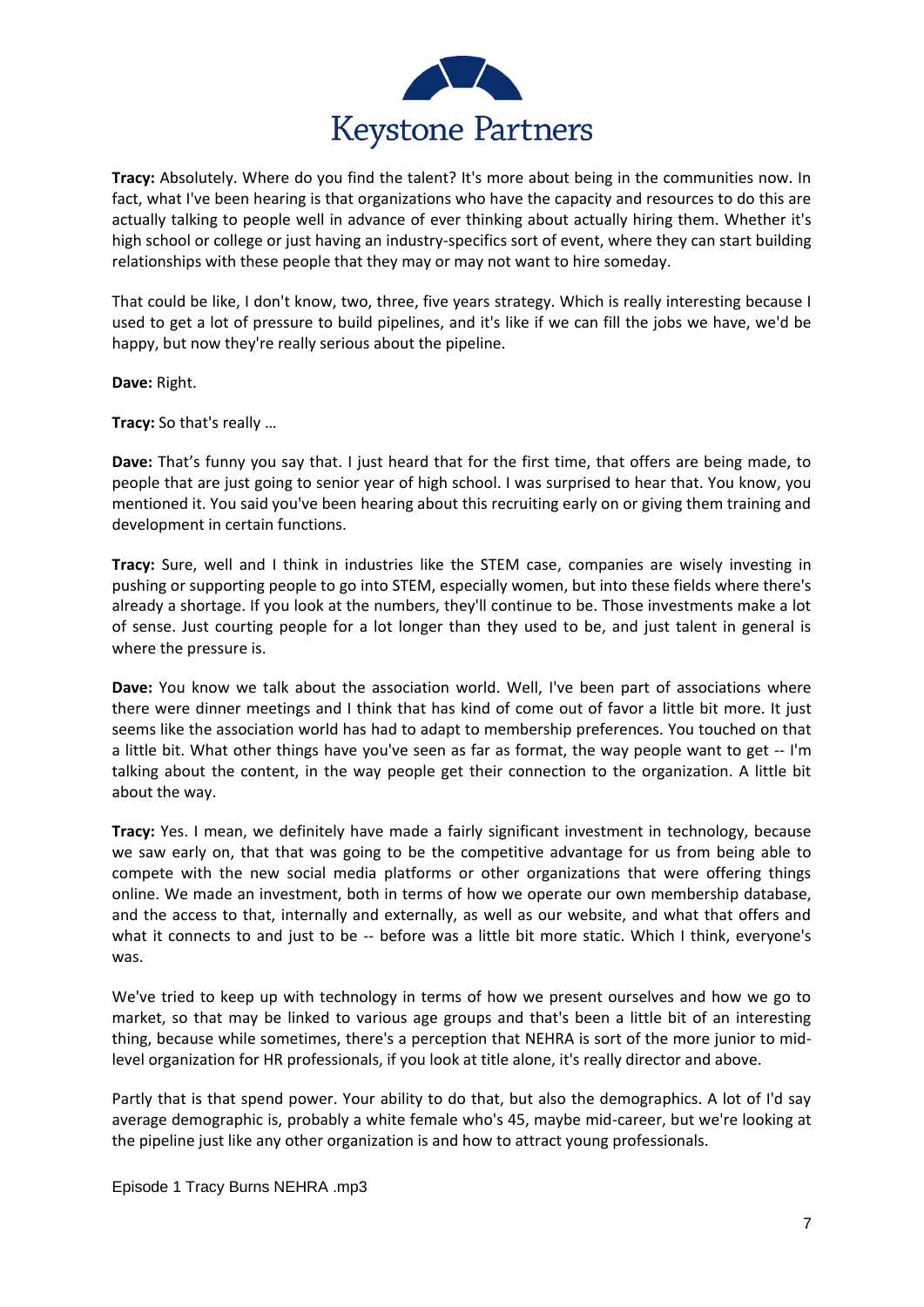

Our investment in technology I think early on and what we continue to do is to try to create a pipeline of young professionals who want to be part of NEHRA as well. The way that we communicate on social media and even, I think, one small example is we don't really do a lot of mail anymore. We don't send paper invoices. We don't because there's an economic piece to that, but there's also an effectiveness and a perception piece. We'll be able to do postcards and things like that, every once in a while, but we really try to keep things mostly electronic and immediate.

There's this immediacy that is convenient and allows us to stay on top of it.

**Dave:** You brought up different age groups, and it leads us to the NEHRA question of the podcast.

## **Tracy:** Oh boy.

**Dave:** For those of you in the podcast this will be something we'll include every time and the NEHRA question is, what things would you recommend to young HR professionals in HR or interested in moving into or up in HR leadership?

**Tracy:** Sure, well I think, first of all, it's a great time to be in HR. I think that more so, than even when I started, because of what I mentioned before, which is, it is more strategic. I think that largely organizations understand better now the value that HR brings and the role that it can play that can impact culture. If culture is king and helps you attract and retain talent, then it just positions HR as more of a strategic player than it probably did 10 or 15 years ago.

I still think the work in general, is just more interesting so if you're in HR, thinking about getting into HR, sometimes that you come through an operational or business line or an admin role, I think getting some intel from someone you know already in HR is great, because sometimes there's a perception, whether it's good or bad, that this is fun, and sometimes it's like, "I wouldn't want to have to do that."

I think really understanding the full scope of the profession is important before you move in, but if you've already made a commitment to be in HR, I think that being involved in this is obviously my opportunity to sell NEHRA, being involved in an association, whether it's NEHRA or not, is really important. People will say, "Millennials don't join. Millennials don't want to meet face-to-face," it's not true at all. What we're finding is that our young professional advisory board was very easy to put together and they have a lot of really great ideas.

They want to connect together, and they want to be face-to-face, more so than just socially. They want to brainstorm ideas and talk about the profession and talk about the issues that they may be having inside of their own organization now. I think it's great. I think it's still not a profession that people probably, unlike me in high school, I was like, "I think that's something I really want to do."

But it could be because of awareness. If my step-mom wasn't in HR, I probably would not have-- no one was probably going to sell me on that. Although, I had some friends in college that we all went through the same program, and all ended up being sort of lifers if you will.

**Dave:** You bring up an interesting point that sometimes I've seen lately more people that come outside of HR, moving into HR leadership roles. We've seen that much more often in the last five, 10 years. One thing we haven't seen too much is, I haven't, you might say different, that we don't see a lot of CEOs coming out of that function. Do you agree with that?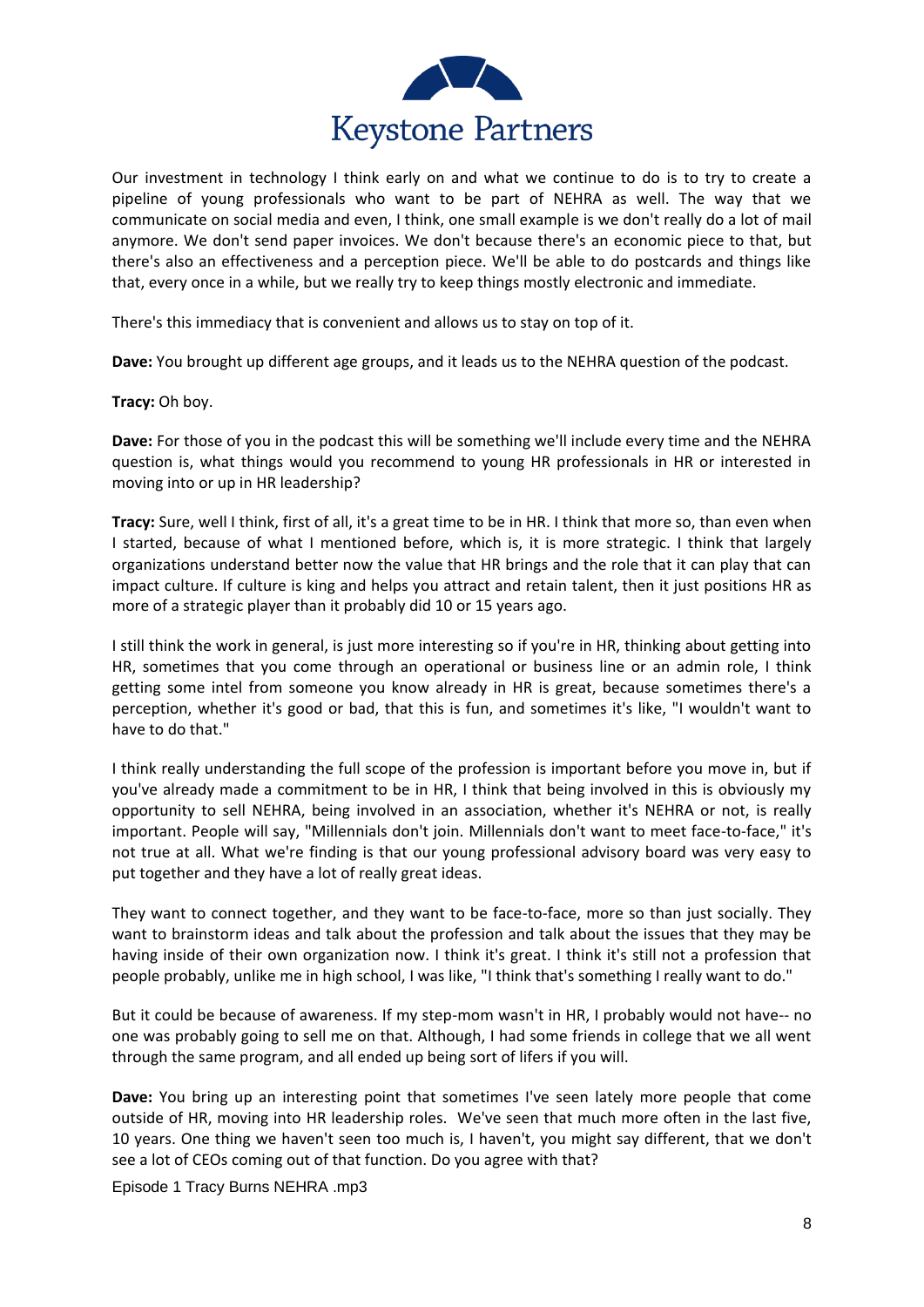

**Tracy:** Absolutely.

**Dave:** That's a problem, isn't it?

**Tracy:** It is.

**Dave:** How can we change that? Maybe we can't but how can it be changed?

**Tracy:** Well I think that-- I'm smiling because I was on a panel, I don't think that you were the audience, but I was on a panel probably 10 to 15 years ago. It was with a couple of other gentlemen who were talking about CEOs. I said, "I think HR people would make phenomenal CEOs," and the reason being, and at time it sounded a little bit like, "Well of course you're going to say that because you're in HR."

I truly believe that the complexities that you're faced with as an HR professional especially, well in your entire career, but let's say when you get into the C-suite, the expectations and the complexities that you're dealing with are not that dissimilar than a CEO. Right? I think that it's been typically like a finance person or an operational person that would move into the CEO position.

If you think about it from a skillset standpoint, the complexities of dealing with the human behavior and understanding the strategy of the organization, and how to leverage your workforce aren't always things that from a finance, or marketing, or IT, or operational standpoint, are front and center.

I think as we've moved from the industrial to the knowledge service economy, that that's a skill set that you absolutely have to have. We just put together this program recently called the executive women in leadership, which is one of the best things I think that we've done at NEHRA since I've been here, and it took a lot of effort by a lot of really great people.

One of the things that we talk about is how different it is-- this particular program prepares women for the C-suite, just women. Most of them are a couple of…

**Dave:** Not just HR.

**Tracy:** Just HR.

**Dave:** Just HR?

**Tracy:** Yes thank you. They all want to be CHRO someday, at least they think they do. What we've talked about is the transition into the C-suite. Being an HR leader is one thing. You're leading a function and depending on the organization, you might have a variety. Your scope may be broad, but generally you're leading an HR function.

You're leaning, like all the other professions, you lean on your technical skills which is sort of a big step. You get into the C-suite and it's open field. We're teaching them how to navigate those relationships, how to prepare for that, how to really hone their business skills.

It's one thing to know the business that you're supporting, but it's another thing to know how the entire operation works. What are the internal and external market factors all that stuff.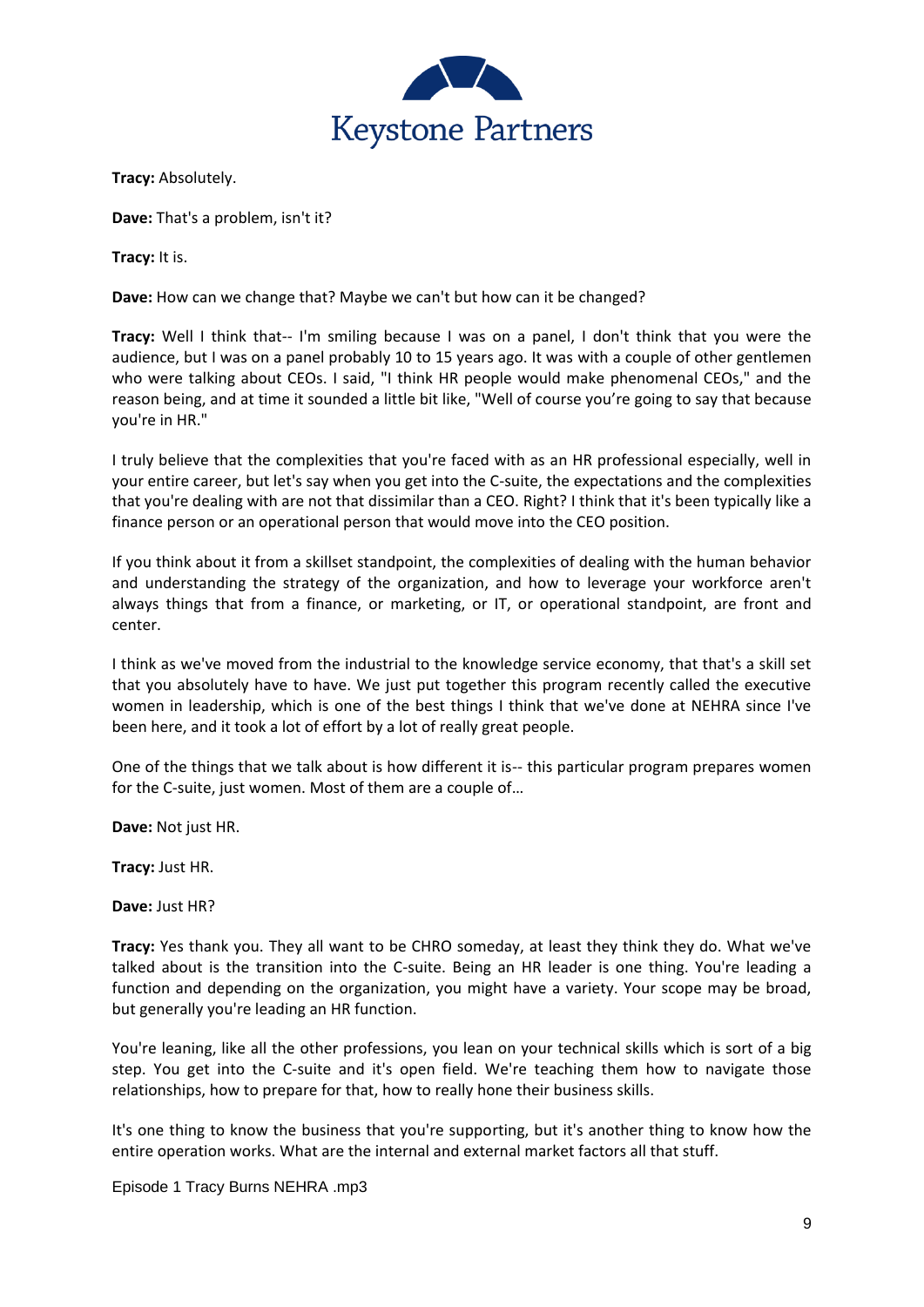

**Dave:** Or the board of directors interactions

**Tracy:** Board relations, all of those things that are really important there. What I've learned through that, too, is that, I think I have a deeper appreciation for the complexities of being the top HR person and how in some ways there's more pressure than maybe some of the other roles. One of the nuances is that a lot of times--

**Dave:** In what way?

**Tracy:** One is that you're often a confidant to the CEO, but then you have your peers who are in the C-suite, and so you have to really be able to navigate the trust and the confidence of the CEO, who you may be giving advice to that may impact your peers or not. Also, if you're a really good CHRO, then that's the role you play and it's a critical role.

I think that there's a lot of pressure, but at the same time you can have a really big impact. The insight that you would get from being the right hand of the CEO, I think, also could be a great pathway into being a CEO or being groomed for that. Now whether they'll take it or not we'll see, but being so close to that CEO that you could just see a person fit right into that role.

**Dave:** Who do you look to now for HR thought leadership?

**Tracy:** I'm lucky because everyone that sits on the NEHRA board is an HR professional. I essentially have a dozen advisers. I also have everyone that used to sit on the NEHRA board, because those relationships are pretty deep. Even when someone's not on the board, I even have people say, "Am I not on the board? I can't remember," because we keep them so closely after that…

**Dave:** Because they're still advising.

**Tracy:** They stay close, we keep them involved in one way or another. I look to them for thought leadership and that was, I think one of the changes that we made when I came on board probably within two years. Once we got the operational pieces stabilized if you will, the board role changed from being what I would say, before was a little more hands-on tactical, to being more strategic and thought leadership.

What it does is it allows us to really get the CHRO's, the real thought leaders, because we have four meetings a year, we have things that go on in between but for the most part, what we really want is their brains and we want we want to know what they need, what they need from their direct reports informs our programming.

We're not asking them to worry about the logistics of where we're going to have our next conference, who's a good keynote. We might ask them those things.

**Dave:** But it's more about the content?

**Tracy:** It's about the content.

**Dave:** And the direction, right?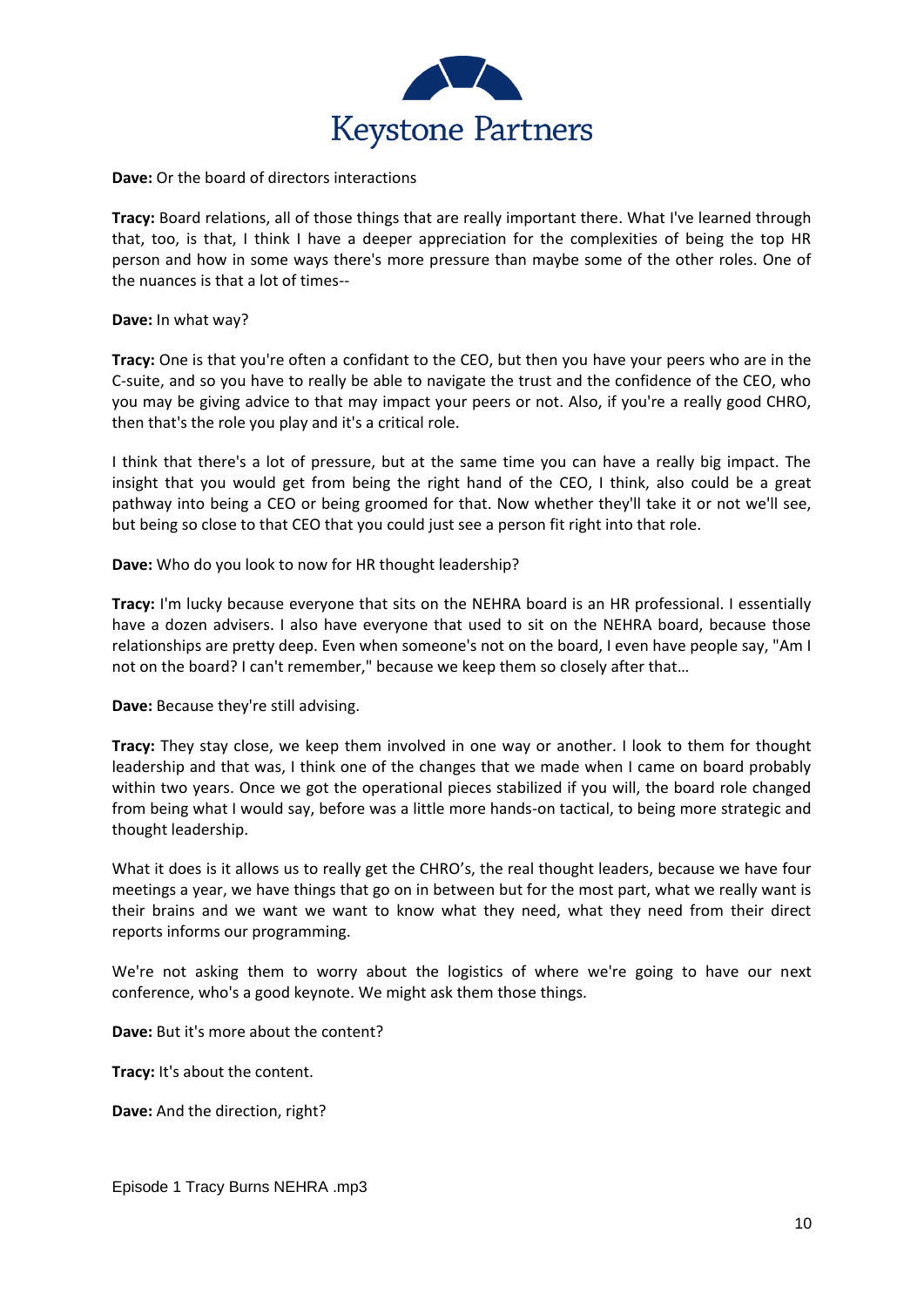

**Tracy:** I think we're very fortunate in this market to have a lot of really talented CHRO's. I think that we could put any of them up against you know CHRO's in other markets, and I don't know the other markets well enough. I just know that I look at my board compared to you know some of the other markets and I'm like, "We have a really talented group of people."

**Dave:** It sounds like you keep them NEHRA to you.

**Tracy:** [laughs]

**Dave:** That is the pun of the podcast, I apologize.

**Tracy:** We do, yes.

**Dave:** You said you didn't know much about the other markets, but you do have a relationship with SHRM. What do you know about what's different in New England and Boston, compared to what you're hearing from your SHRM counterparts in other markets? Do you get together with them?

**Tracy:** We do, yes, absolutely.

**Dave:** It's a group of CEO's or executive directors or whatever they're called in each market and you get out there?

**Tracy:** Yes, absolutely. SHRM is the governing parent if you will, out of Washington DC. We have over 500 SHRM chapters across the country.

**Dave:** Wow. 500?

**Tracy:** 500.

**Dave:** Okay, yes.

**Tracy:** The chapters are as small as 35 people and as large as 3,000 people.

**Dave:** What's your membership right now? What are we talking about?

**Tracy:** We are a little over 2,100. We are what they consider super-mega. There's about five of us that are around this size. Then there is another dozen that fit the super-mega fold and so, in that there's maybe 20 of us that get together on an annual basis, face to face, sometimes.

**Dave:** The large chapters.

**Tracy:** Well, large chapters, we are not all exactly structured the same way. Some of them are still more volunteer based. Those of us that have the larger membership and are structured, we each have five, or six, or seven staff. We don't run a big conference. We have enough similarity from a business standing point that it makes sense for us to get together. We also have monthly meetings, just conference calls to share our ideas and things like that. I think just like anything, different markets need different things.

Episode 1 Tracy Burns NEHRA .mp3 When I used to hire sales people for Boston Beer, the type of person and the type of sales that you would do in this market are very different than Texas or very different than Pacific Northwest or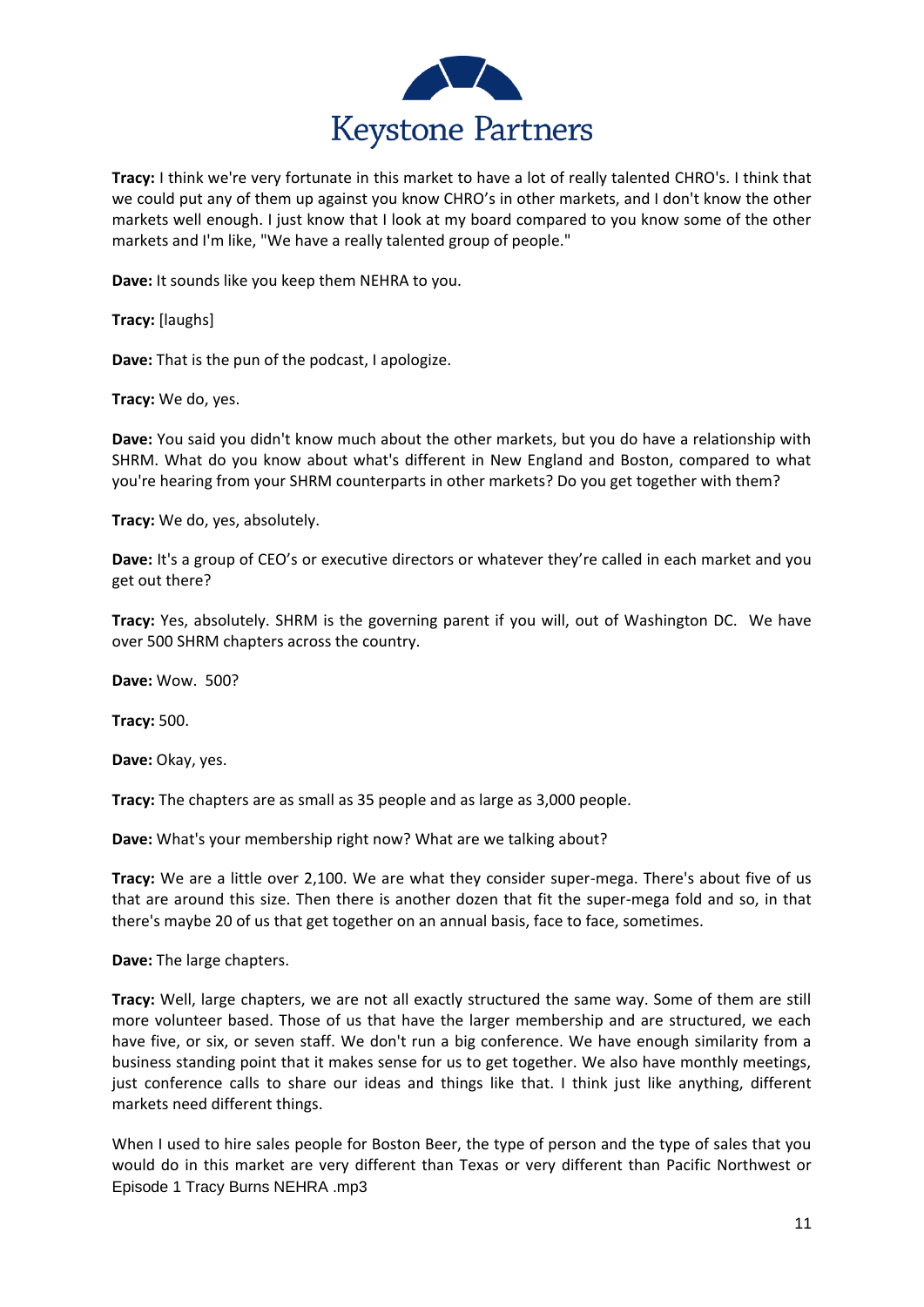

Southern California. There are just different needs based on what industry is there, because that feeds into what role that HR might play and how many corporate headquarters are there. You might be in Atlanta running a lot of big corporations.

A lot of big companies, so that you may have a variety of HR professionals and Silicon Valley completely different set of needs. They even have their own certification. It depends on the different markets. In general, we are on the same page in terms of most of our programming around what the needs are. Again, it depends on, -- we are on the same page in terms of what the other competition is. Everybody has the same social media competition, the same market, brokers or people offering programming in the market that provides some competition.

Generally, the type of programming that might be done is mostly based on what is needed. Here in Boston, there are a couple of things. One is, we're a heavy academic environment. Even when we talk about certification, New England was one of the last ones to jump on that. The certification.

**Dave:** Isn't that ironic.

**Tracy:** It is, but we are also what people like to call over educated. We would go back and get an MBA versus become certified. There's SHRM certification and there's HRCI certification. In either case, they've been slower. In the last couple of years, I think that it's both because of the evolution of the profession and also because of the impact of the economy, we started to see certification a plus, certification required. Now, we've probably caught up to most other markets.

In general, people would go back and get a master's degree or some other advanced degree, whether it's in business or not.

**Dave:** Or HR.

**Tracy:** Yes, in lieu of certification. I think that makes us a little different in terms of how we might approach some of our programming.

**Dave:** Who's the greatest leader you've ever worked for?

**Tracy:** A couple come to mind. One, I would say, Jim Koch, who's the founder of Boston Beer. There was just ironically, an article this morning on him from the *Business Insider*. They were talking about, he's a billionaire, right? And yet he's just Jim.

**Dave:** He's down to earth.

**Tracy:** He's flannel, even in the interviews, flannel Sam Adams shirt and his khaki pants. He's earned the Willy Wonk beer. They are like, "This guy has the best job in the world." he's like, "I'm drinking by eight o'clock in the morning." I'm a trained professional. I admire that he hasn't really changed. He definitely went through this period and I was at the tail end of this when I came on board of being the CEO or the president. The man's got three degrees from Harvard. He's absolutely capable of being the CEO or the president but he handed that off to someone and became the brewer.

That's where I feel like this with NEHRA. When you find your spot, and clearly that had been his spot but for whatever reason, he had gone into CEO role for a while because he owned the company.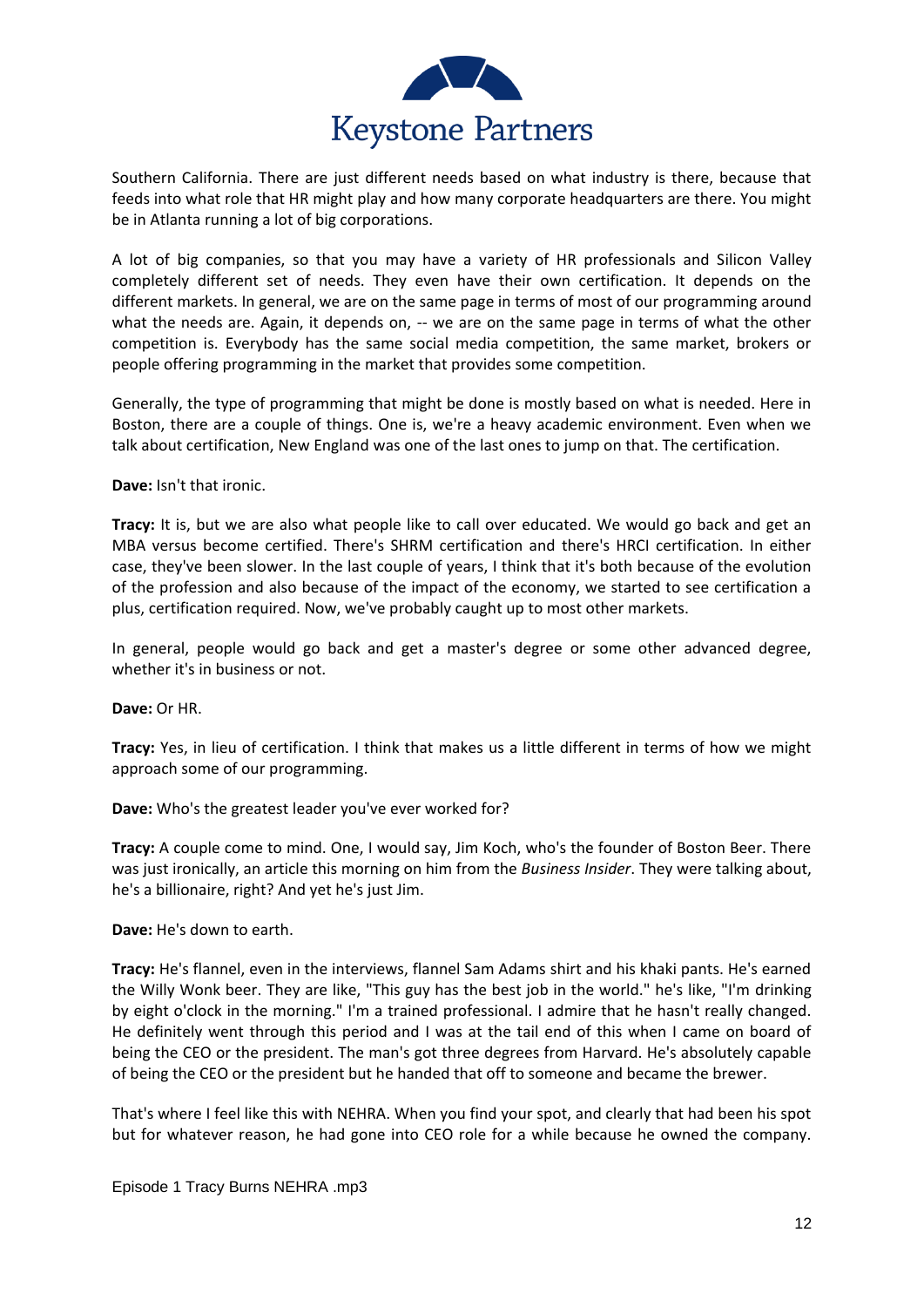

When they went public, he started to do this other stuff and I just admired that he hasn't really changed that much. He's been true to himself.

**Dave:** Consistent.

**Tracy:** Consistent and the brand's done really well. It's had its ebs and its flows but he stayed, he's stayed true to himself and to the brand, which I think is admirable, 30 something years later.

**Dave:** Right, he really led the craft brew revolution.

**Tracy:** Absolutely. Even with the pressure of all the things that had been thrown their way in terms of, oh you don't brew everything in Massachusetts…

**Dave:** I'm glad you brought that up. I was going to bring that up. I remember watching a gotcha investigative reporting piece. I think it was on 2020 and they were interviewing him. They asked him that question like they caught him, "You don't even brew this in Boston." He had the answer ready, "If Julia Child came to your kitchen and made you dinner, would you say that you cooked dinner or Julia Child?" and all the time during the interview, he was sipping the Sam Adams, and I just said, "I like that guy right off the bat." That's great experience you had to get up and close with him.

**Tracy:** Yes, really someone who I just think has just been true to who he is and not try to be someone else. Just admirable.

**Dave:** Protecting the innocent or the guilty, can you share a bad leader story?

**Tracy:** Sure, I think that having worked in HR, you see all kinds things. Maybe not necessarily someone I worked directly for, but I think that in environments that are -- When the business is set up to incentivize people for things that are not always perfectly aligned with the people strategy. If your primary job is sales, I don't even care what you're selling, that's going to be your front and center and that's great.

When you move into a role where you have responsibility for people in general, I think that that's where I've seen the rub because it's a, well this is what I do and this is how the organization makes money. Why would I want to do anything else? Why would I want to develop people? Why would I care about my behavior at work? If I'm the top sales person I'm probably going to -- I can choose my way out of having to do these things.

There's this incongruency. It doesn't just happen in sales. People being moved from technical worlds into leadership, sometimes the behavior comes out of just not knowing what to do. Sometimes it comes out of ego, right? In every organization, I've been in, I've probably dealt with my fair share of people who I either had to sell on my word, trying to develop someone, or why we should fire somebody even though you'd really like to, to just bad behavior, kicking a garbage can, stomping their feet.

**Dave:** But they get away with this sometimes, because of those reasons you've described.

**Tracy:** Absolutely.

**Dave:** I wonder if the next generation, I don't know of the millennials are going to put up with that?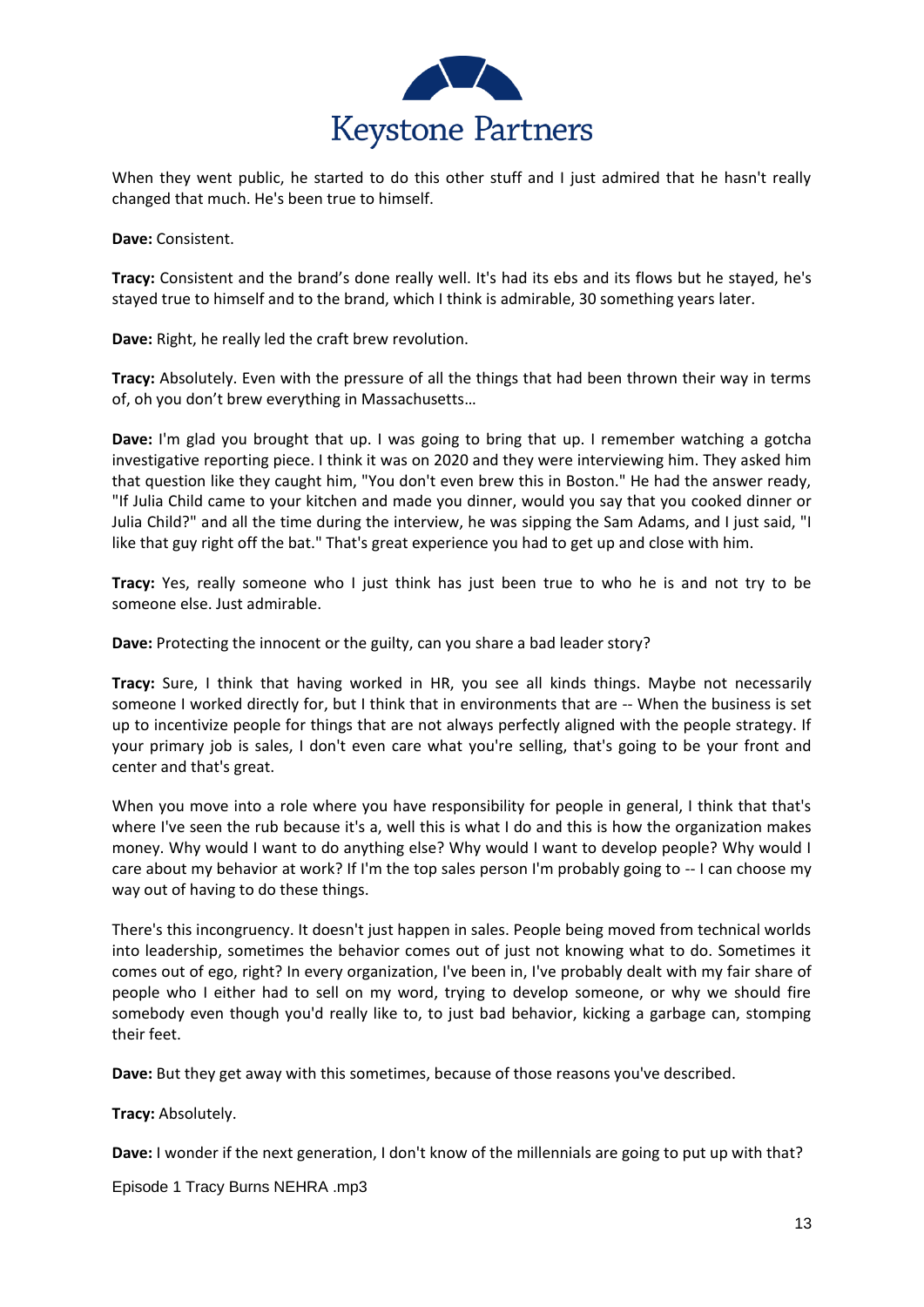

**Tracy:** I don't think so. I absolutely agree with you. Sometimes I feel like I put -- because all these things that the millennials are doing, I love, like the flexible work and just the fluidity with how they think, the lack of hierarchy, all these things are absolutely groovy. I don't think they'll put up with a non-diverse, non-inclusive organization, and I don't think they'll put up with bad behavior. Partly because, they don't have to, and partly because they know it's not right.

It's not that you and I didn't feel like we had to put up with that, we didn't think it was right, or we weren't focused driven. It's just that this generation has a bigger voice that the Gen X did, probably because of their size.

**Dave:** We were raised by people that worked for the same company for their whole life.

**Tracy:** Exactly, 40 years. You just put up with it. You don't rock the boat.

**Dave:** You mentioned diversity and inclusion. My view is that NEHRA has done some great things. I've been to the many events that you've put on since you've been the CEO of NEHRA, that have had great speakers. Maybe just a little bit more about your thinking on diversity and inclusion. Some of the people that you look to for thought leadership**.** I know that you've had some of them speak, but maybe a little bit more about where you think things should go.

**Tracy:** Absolutely, I will say that NEHRA has had a footprint in D&I for quite a long time, which I'm very proud of. When I came on board, they already had the D&I community forum and that had been running for years and years with the gala obviously. That had been running for quite a long time.

**Dave:** Right that's the spring event. Some people show up a month early to the event.

**Tracy:** [laughs] some people do and they never hear the end of it [laughs].

**Dave:** It's a long running joke, and I took a picture in the lobby of that hotel, when nobody was there.

**Tracy:** Better early than late.

**Dave:** That's right. That is a big event. I think that is your biggest event you put on where's that many people in the same world. I know the conference probably has more touches to people overall because it's three days or four days, looking at your chart on the wall here. I think it's four days. I'm not sure, but then you have 500 people sometimes at that event.

**Tracy:** No, I think the gala is sort of our signature event outside of the conference for exactly what you said. We sort of have everybody in one room for one night, so we have a captive audience. The primary driver for that event has always been the scholarships so over the course of 22, 23 years we've been doing it now, we've given nearly a \$100,000 dollars to high school students and those students are usually the highlight. As you know we had Billie Jean King a couple of years ago which- she was phenomenal and we've had a lot of--

**Dave:** My mom was very excited to get one her signed tennis ball that she threw to the audience, I'm a hero, thanks to you.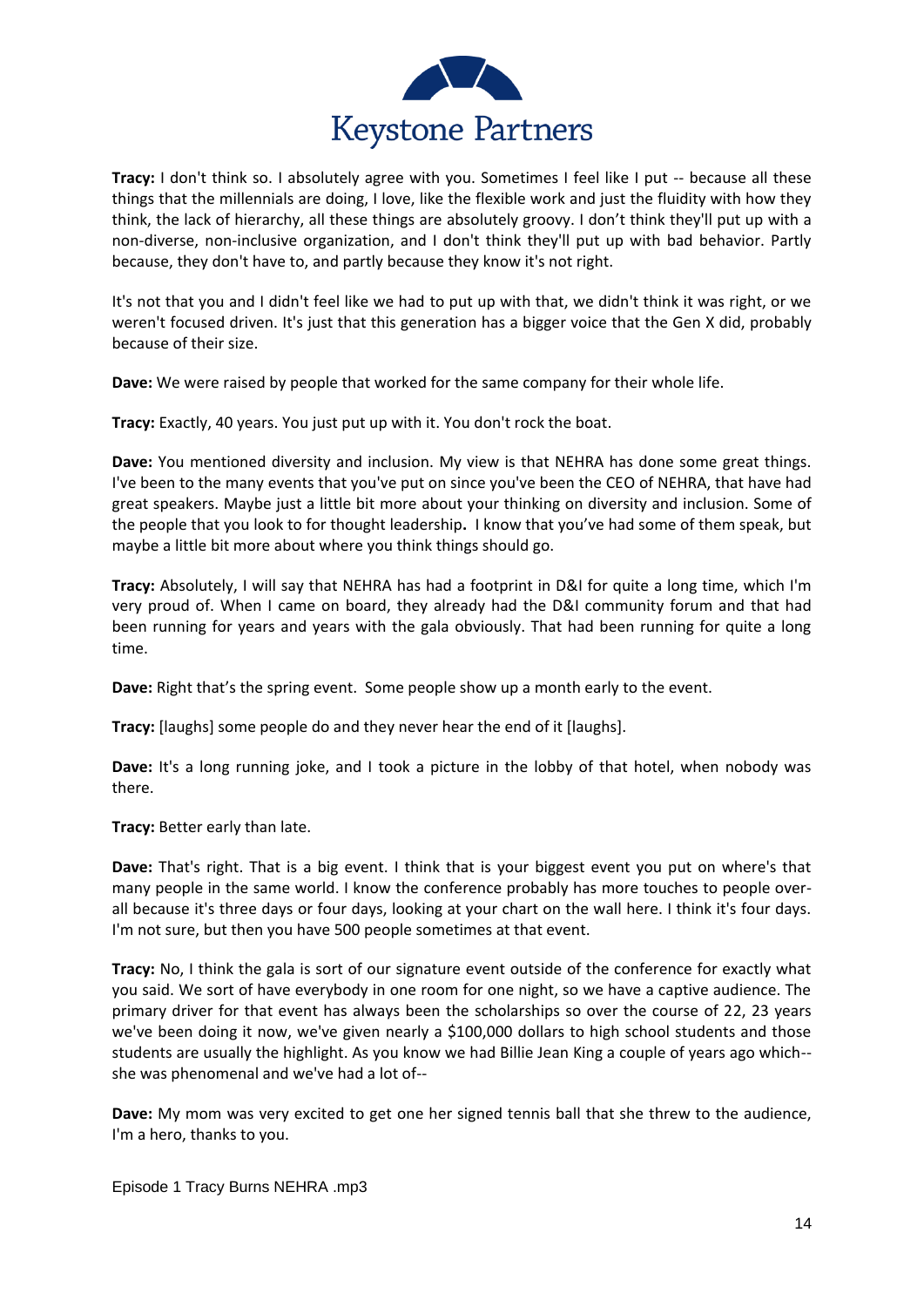

**Tracy:** She was just great, and yet the high school students who stand up there at 18 years old and tell their stories are usually even after Billie Jean King, you know, are the highlight.

**Dave:** Those are emotional talks, inspiring.

**Tracy:** Right and so that's one of the ways we have programming, we have a monthly forum that we do, that is a little bit more casual. It's a networking opportunity, and we have a guest speaker, and we cover some sort of diversity topic. Then we do diversity programming in general, whether it's how to hire veterans or we've done some work around transgender and disabilities and all the different facets of diversity.

The gala is really the celebratory event and probably our deepest touch into the community, because of how we go about finding the scholarship students and then giving back. This year we had a couple of students that came back, who we'd given money to a few years ago, and it's great to see that even though it's a \$5,000 check, that that somehow was the seed for their success. That they went to college because of that, or they were able to do something that maybe they wouldn't have been able to do.

I think D&I, it's been part of what we've done for a really long time but it's also evolved both from a profession standpoint. It still falls into HR because it's a natural spot for it to be, although we're starting to see it move in different directions in terms of reporting relationships. Generally speaking it's sort of under the HR umbrella, but unlike HR, there hasn't been as much training and rigor around what does it mean to be a diversity professional.

There's more certification now for that and also, just I think, a better understanding of the types of programs it'll support, both becoming a really great diversity professional, how to be a diversity leader but then also how to sell that inside of your organization.

**Dave:** The why.

**Tracy:** People know it's important but we've really moved, I think, as a profession, from it's a nice to do too. To it's a business imperative.

**Dave:** If there are people that you'd recommend people read about or find on YouTube, who are some of your favorites that you'd say are great thought leaders in this area?

**Tracy:** Right, Howard Ross who teaches unconscious bias. He's like the guru. Amazing. We've had him. We've also had Leslie Trop, who's one of his colleagues. She was at the conference last year. I would say, in general he's sort of the guru in that space. I think the interesting thing about diversity is, I mean there is a lot of variety and unconscious bias sort of for me sits in the center because it touches everything that you around diversity.

**Dave:** Right I think I heard something about this recently that they can do testing that all of us have it to some extent.

**Tracy:** Absolutely.

**Dave:** Whether it's gender or race it's there, to some extent, with everybody.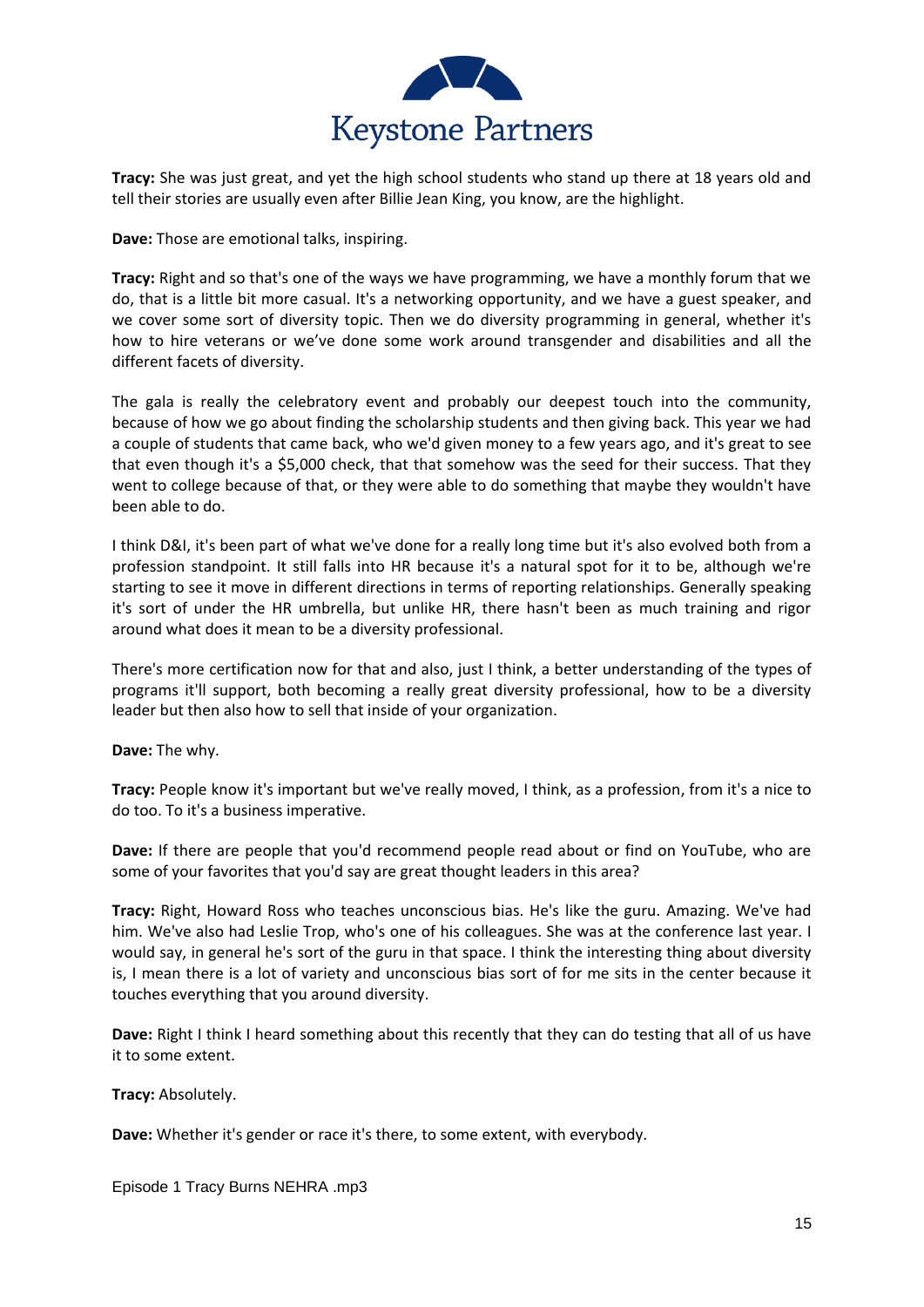

**Tracy:** Instead of feeling guilty about it, how do you recognize it and manage it because it's probably not going to go away, but if you understand that's your-- if you can raise it a little bit to the surface and say, "Okay now I get that I have this bias, but maybe I didn't understand before or I felt guilty about it so I hid it."

Then how do you figure out how to manage it so it doesn't impact your decisions, because the biggest thing is it's going to impact promoting someone, hiring someone, any people decision that you make. It could even be not as a hiring manager, but just how you treat your peers or colleagues, and things like that. He's probably my favorite.

There are people in the Boston Market including at Ed Hurley-Wales who's our current board president. He's the vice president of market diversity for ADP, and it was a life long-- he started in the Navy but they moved into HR mostly in high tech for a very long time, and he, I think of all the people that I know in this space, when I talk to him I feel like he gets it. He gets it better than I do, obviously but we talk a lot about that skill set and what makes an impactful diversity leader and the type of work that an organization needs to do in order to really move the needle, and it's a lot of work.

Sometimes I think we forget that, and we want things to move quickly, like, "Well, we had this training, why is everybody still acting the same way?"

**Dave:** Like a lot of other things.

**Tracy:** Right. I give him a lot of credit for where we are from a diversity standpoint at NEHRA, versus where we were ten years ago, because I think he's pushed it up.

**Dave:** Anything that comes to mind as far as misconceptions about your diversity inclusion programs? What are some of the things you see?

**Tracy:** I think that it goes back to-- and this happened in HR too, that training doesn't fix everything, so just because you have sexual harassment training or just because you have unconscious bias training or what other kind of training you might offer, that doesn't change the culture. It's the accountability that changes the culture. You have to have accountability from the top down and this new leadership needs to walk the talk.

An investment in diversity has to go beyond training and development. I think that's the piece of it that people will catch on really quickly if you're just doing a lot of training or making them go to a lot of training.

Nothing changes so like so why am I going to yet another training when I know nothing's going to change. I think that's the biggest hurdle and I also think that the lack of metrics around it or the lack of accountability for metrics and HR has gone through this quite a bit as well, so you do all of these things. You make the investment even you see some behavior change but what really changed? Like what's your imperative are you trying to get more women in your C-suite? Are you trying to get more diversity across the board?

You might have more diversity in one sector or one level of your organization, but is it at the top? I think being transparent about those metrics, first of all getting a handle on them, so it's not just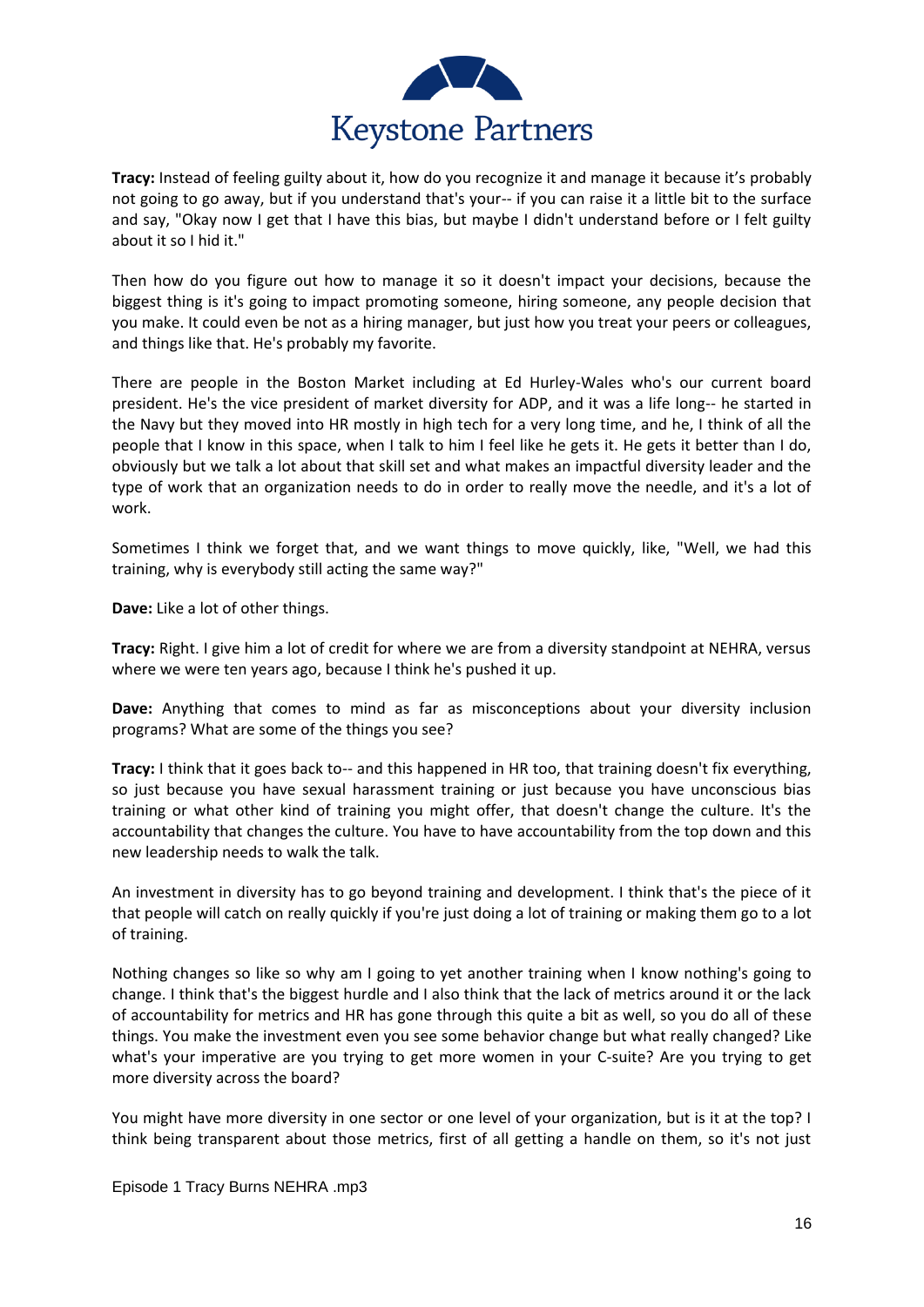

activity-based. I think Silicon Valley has been transparent about those challenges and sort of leading the way from a tech standpoint around what's working and what's not.

**Dave:** Yes, some of the biggest moves seems to be coming from that area.

**Tracy:** Yes, which is great but now everybody else has to sort of follow suit. It's not about the money or the activity, it's about, "Okay we did this, now five years later."

**Dave:** It's how has the culture changed. In my humble non-practitioner of HR opinion, I think one of the biggest changes has been for HR is in the way that organizations to start review annual appraisals. You had a Speaker David Rock I thought was quite enlightening. I learned a lot from him and what he had to say. Is that last year or two years ago?

**Tracy:** Last year, yes.

**Dave:** In the way we do employee ratings. I think it ties in to what we talked about Millennials. Millennials don't want another foot on their forehead. It's demotivating. Anything that you want to share about this subject and what you see coming? What's the next chapter on this? What are you hearing from your members and your board about this subject?

**Tracy:** Definitely a hot topic, in the last I would say three years. If you go back to your question about what are the things-- I think talent, like looking for talent is still, like that's where the big pressure point is. This whole performance evaluation topic, it has just exploded in the last couple of years. It's for a lot for the reasons that you mentioned. Everyone hates it. HR hates it, managers hate it, employees hate it, like, no one likes it. Yet, up until recently, no one had to really come up with an alternative, and HR or employment attorneys would say "Well you have to have something da da da."

Some organizations, are like "Not really. You can just get rid of it." "Yes get rid of it." I've heard from the head of talent at the Gap a couple of times. We had him at the conference, we've had him in our senior forum a few times and they, actually at the corporate office, got rid of them. Then created a different sort of system and measurement of performance that was-- they have these conversations so that people are still getting feedback, but it's separate of sort of these quantitative goals and targets, because if you think of what people will say is one thing or the other that'd be like, "I just want to blow it up."

At the end of the day, you can't really blow it up if you're going to have some sort of performancebased conversation. They want to blow it up, what that usually means they want to blow it up as it currently is, and so how do they get from that point to something that works? It's usually iterative.

The Gap is no different than that. They've kind of done it internally, now they're trying to roll it out to the stores and so what does this mean because those environments are different and how do they build in the kind of consistent feedback, this 10-minute conversation versus doing it once a year trying to figure out?

And what's really important and what are the metrics around the organization in a retail environment. That's important anyway because they're always going to be looking at the sales numbers. "What's the behavior that drives us that sale?" Deloitte's done some really good work around this. I like the fact that they did it all internally.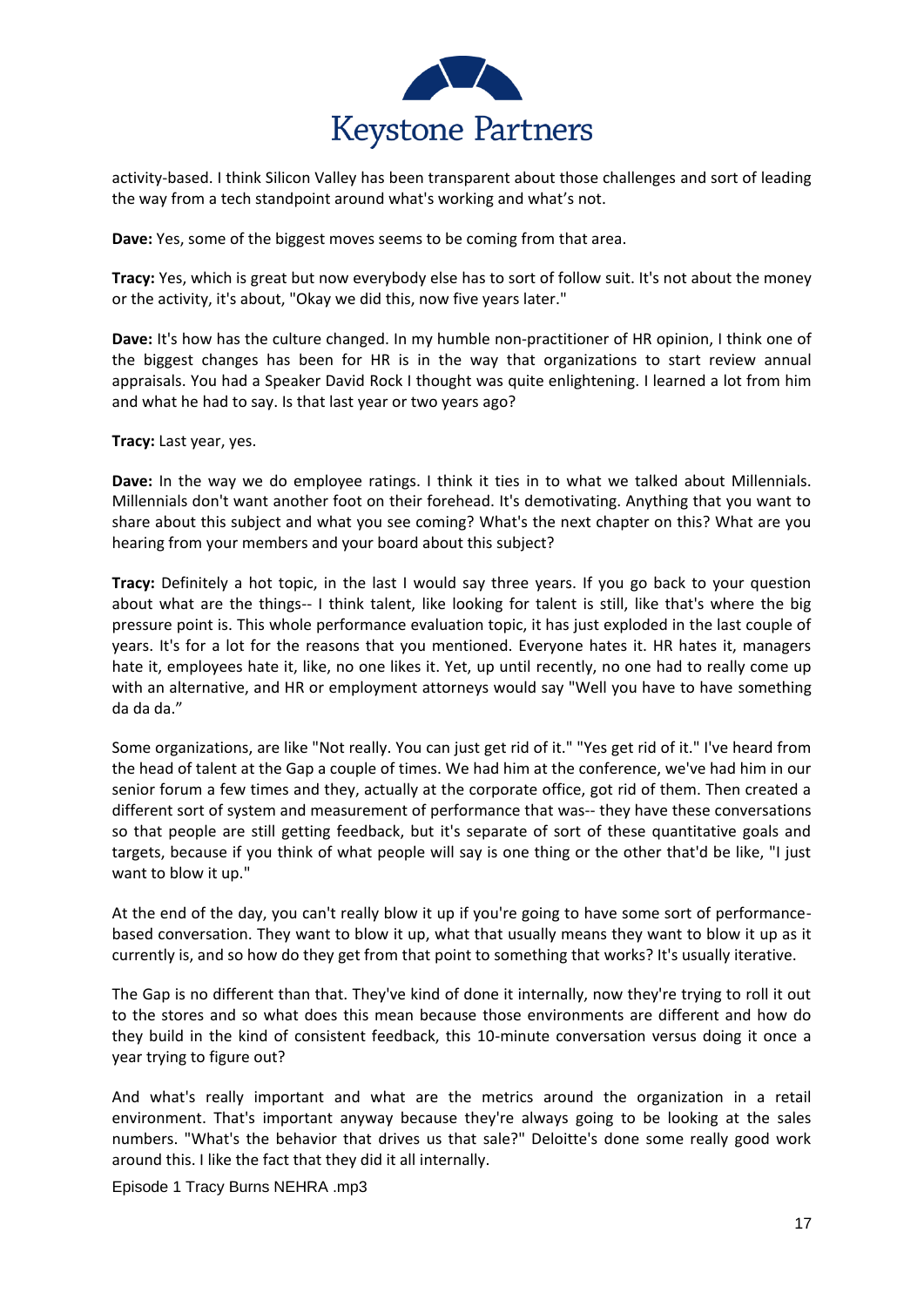

**Dave:** Well, they have their big HR organization size.

**Tracy:** Yes, then they can take that. Now they can take the things that they've learned, what worked, and then pull it out, push out to their clients which I think is great so it's like they don't also don't like the ratings. They also don't like giving feedback for the most part or get it. There's all these elements that people don't like, but you have to have something tangible, something measurable. It's not a compliance you have to, it's a, "How do you develop or promote people?" or "How do they know even where they stand in the organization if you don't have something?"

**Dave:** Right. How do you ensure managers are having conversations with employees?

**Tracy:** Yes.

**Dave:** About these topics.

**Tracy:** Right. And the equity around how you're paying someone and all of those things that unfortunately, I think still have to happen, but they could happen in a different way. GE is a great example because they're so highly performance-based.

**Dave:** This is my last HR question.

**Tracy:** Great.

**Dave:** What's the oddest, strangest, craziest HR story that you have?

**Tracy:** [laughs]

**Dave:** You don't have to name any companies or people. Anything that comes to mind, just a wild HR story. I'm sure our HR listeners would love to hear them so they don't feel alone.

**Tracy:** Yes, yes.

Well those of us in HR often say. "There's a book to be written about all the crazy things that happen." so everybody has their own favorite story. Let me think if I can. [laughs] I have to figure out a way to protect the innocent. Unfortunately, my stories largely relate to managers who weren't properly equipped to be managers. [chuckles] It would be a nice way to put it. Right?

**Dave:** Can you give an example?

**Tracy:** They weren't trained. Yes, I can. I had a manager once who had become dependent upon the HR department for a lot of things. A lot of times we were the heavy, we're the bad guy where we're delivering the bad messages, but he called and said, "So and so just showed up for work in go-go boots." That's not part of the dress code, so he was looking to me for what I'd do. I was like, "Tell her to go home." It's one of those things I think at that point I said, "I think we need to put him through training. Some sort of basic training."

The thing that I think always got me is that you have really highly competent people, sometimes they're executives. They may be the C-suite.

Episode 1 Tracy Burns NEHRA .mp3 **Dave:** They're brilliant and accomplished?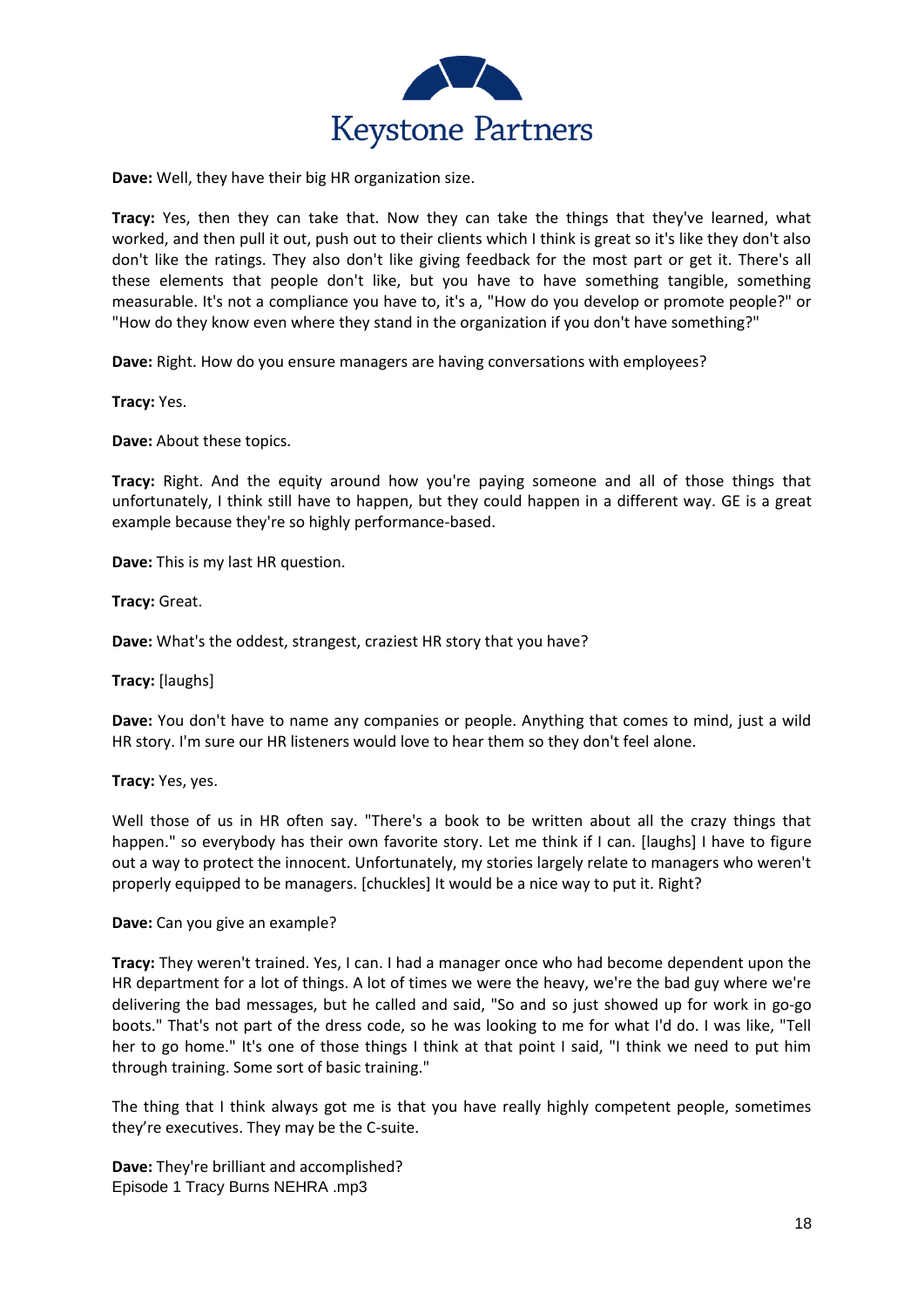

**Tracy:** Brilliant, but when it comes to these, what HR people, because we were exposed to it all the time, seemed to us as kind of common sense. I've definitely had the manager who's come in and shut the door and said, "I'm going to fire Jane tomorrow," and there's no documentation other than how wonderful Jane is. I think we all have that one. I've had a couple of sticky situations in terminations that required security and outplacement firms and things that some of those organizations ended up being later really close friends, because you go through that.

You kind of prepare for the worst and nothing ever really ends up being that bad. In that respect, it's something different every day. I was fortunate enough to work in some organizations.

Let's take Boston Beer for example. I walked in there and we had a five o'clock rule. You could drink beer after five o'clock. People sell beer all day long, so theoretically you'd think there would be all kinds of HR issues around drinking. There was not one in the five years that I was there that was directly related to someone having too much alcohol. There are all kinds of other things that went on, but it had nothing to do with the product partly because people respected the product and they respected what we did. Everyone might be lining down to the kitchen at five o'clock absolutely. That was a given.

**Dave:** Including HR?

**Tracy:** Including HR, yes.

**Dave:** You don't have to answer.

**Tracy:** Yes, absolutely. What's funny is before we built the internal bar, we had beer on tap all the time. You could go down there at noon but just no one did. That's what I mean by respect, but before we built that they had to walk by my office to get to the cooler and the new hires would just zoom by. I'd be like, "Can you bring me one?" because they were always worried that I was going to be like, "That's the third one you've had." but I was just the opposite. I would try to engage and let them understand that that was just part of who we were.

We always saw it as not necessarily drinking internally but externally as a marketing opportunity. We had orientation and we took everybody out to lunch, and you did walk into, let's say Legal Seafood, and you'd see 12 people drinking Sam Adams and you don't know that we're a new hire orientation. You walk right in, "Come, I'll buy you one." "Maybe not right now, but maybe I'll have one tonight." so that was the mentality of it too, which was kind of fun.

**Dave:** All right, my silly questions. I got a couple. We have a few minutes here. We'll let you get back to your conference planning, with one month to go. What's your favorite movie?

**Tracy:** This is probably going to reveal too much about me, but I'm just going to say it because it's the only movie that if it's on, I'll sit and watch it which is *Overboard*.

**Dave:** I don't know it.

**Tracy:** Goldie Hawn and Kurt Russell.

It's the set where they met, as well. I love it for a variety of reasons. One, so she's like this big snooty millionaire and he's working on the property or on the boat, I think, that she has. She's just awful to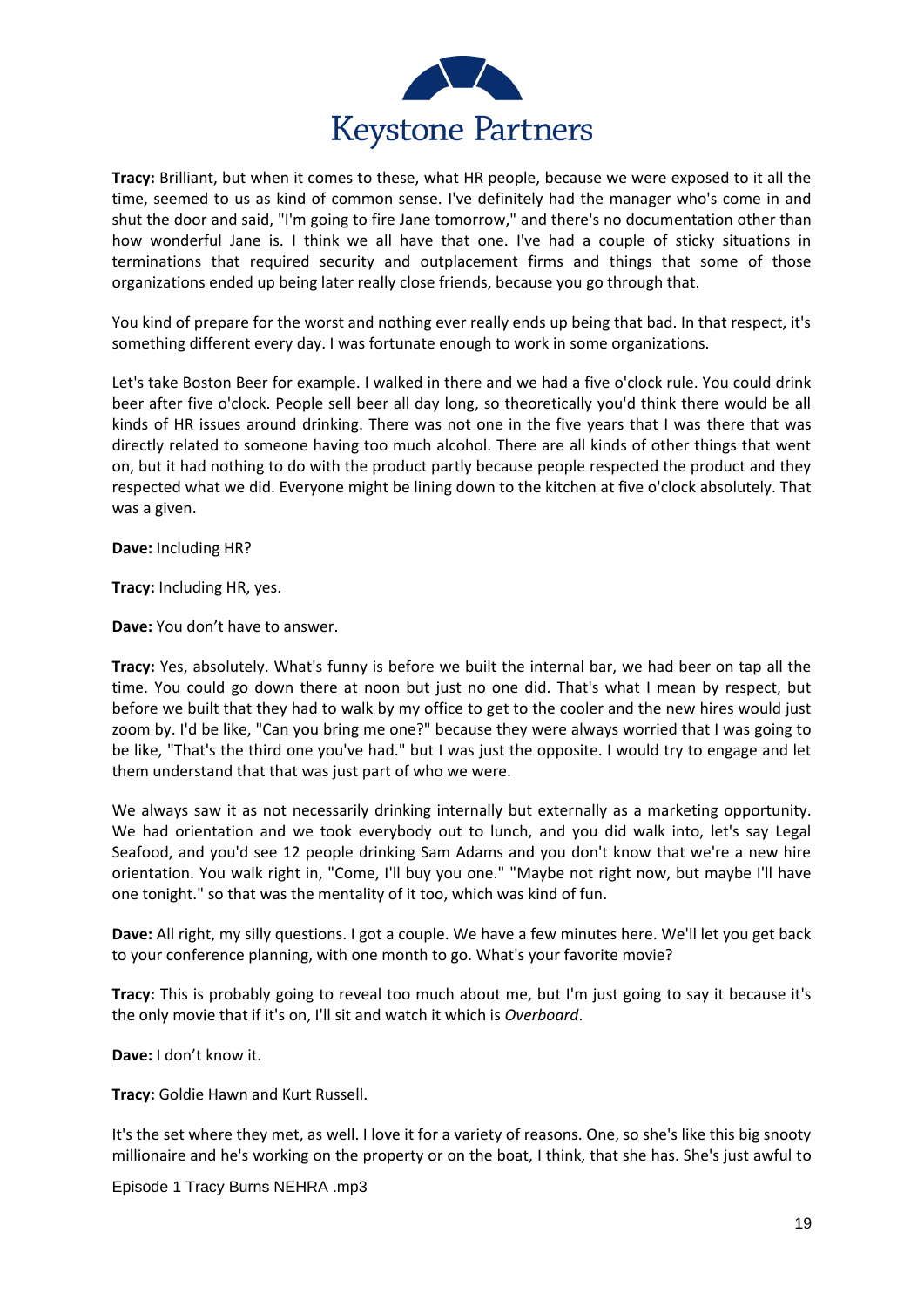

him and then she ends up falling overboard, hitting her head, doesn't remember who she is and then he takes her. He lives in this horrible shack with three little boys that are just horrible. Then they end up falling in love, the kids love her. It's got this really great ending. It's like a romantic comedy, I guess.

It is just one of those things that if I'm flipping through the channels and it's on.

**Dave:** You can't go by that one.

**Tracy:** I always just get sucked into it.

**Dave:** What's the first concert you ever attended?

**Tracy:** Beach Boys with my parents in 1978, and it was great.

**Dave:** West Coast?

**Tracy:** West Coast. I saw them again when I was older, but that one in particular I'll never forget. It was just a big deal.

**Dave:** With your parents, wow.

**Tracy:** Yes.

**Dave:** And your last concert? What's the last one?

**Tracy:** [laughs]

**Dave:** It's been a while.

**Tracy:** No, it hasn't.

**Dave:** It's been a while.

**Dave:** You're afraid to say.

**Tracy:** I attended Guns and Roses concert last year. Actually in August of last year at Gillette Stadium. I'm an '80s kid so I loved it.

**Dave:** You're a rocker, Tracy.

**Tracy:** It was a great concert. It was great. It was a lot of fun.

**Dave:** Well with that, I think we're going to end the podcast. Let you get back to work. We really appreciate you coming on as you work.

**Tracy:** Absolutely. Thanks for having me. This is a lot of fun.

**Dave:** Thank you for the NEHRA question of the podcast as well.